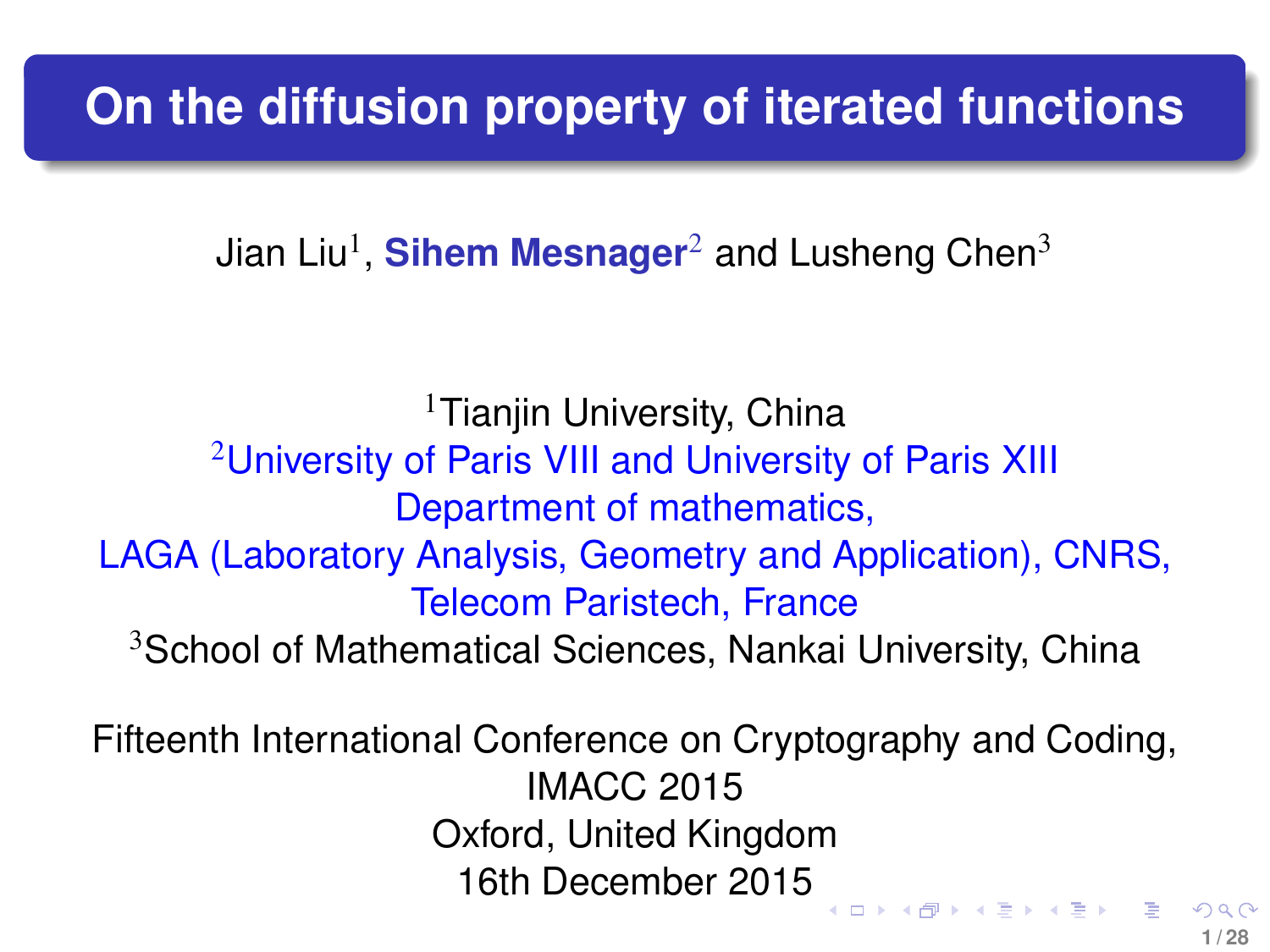# <span id="page-1-0"></span>**Outline**



## **1 [Background](#page-2-0)**

- **[Boolean functions](#page-2-0)**
- [Vectorial Boolean functions](#page-5-0)

## **2 [A perfect diffusion property](#page-8-0)**

- [Study of the degree of completeness](#page-8-0)
- [Some characterizations](#page-8-0)

## **3 [Constructions of vectorial Boolean functions with perfect](#page-11-0) [diffusion property](#page-11-0)**

- Rotation symmetric  $(n, n)$ [-functions with perfect diffusion property](#page-13-0)
- Almost balanced (*n*, *n*)[-functions which have perfect diffusion](#page-23-0) [property](#page-23-0)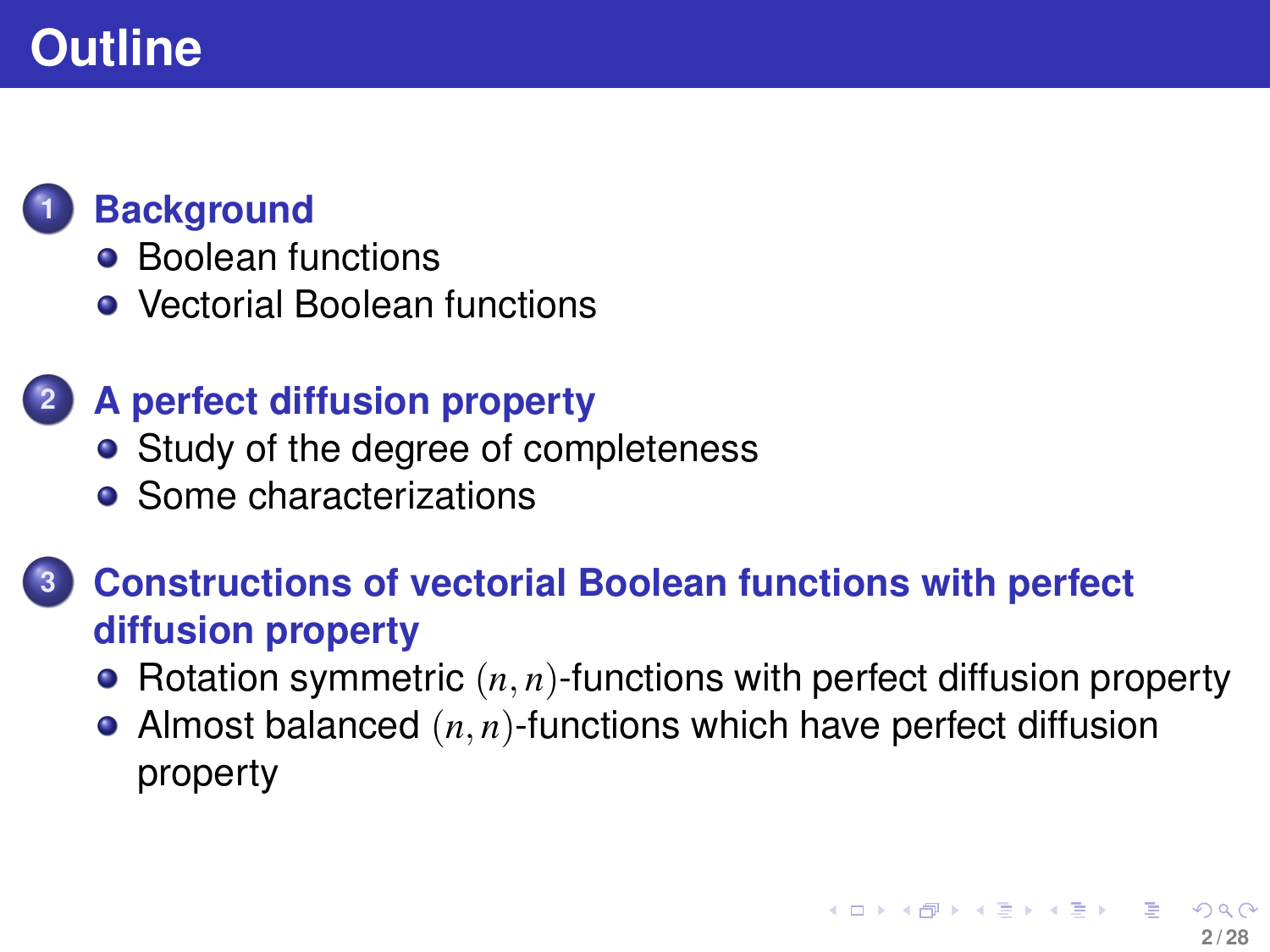- <span id="page-2-0"></span> $f: \mathbb{F}_2^n \to \mathbb{F}_2$  an *n*-variable Boolean function.  $\mathcal{B}_n := \{ \mathbb{F}_2^n \to \mathbb{F}_2 \}.$ 
	- For  $f \in \mathcal{B}_n$ , the *support* of *f* is the set  $\{x \in \mathbb{F}_2^n \mid f(x) = 1\}$  and the *Hamming weight* of *f* is  $wt(f) = |\{x \in \mathbb{F}_2^n | f(x) = 1\}|$ .
	- The  $(0,1)$ -sequence defined by  $(f(\mathbf{v}_0), f(\mathbf{v}_1), \ldots, f(\mathbf{v}_{2^n-1}))$  is called the *truth table* of *f* , where  ${\bf v}_0 = (0,\ldots,0,0), {\bf v}_1 = (0,\ldots,0,1), \ldots, {\bf v}_{2^n-1} = (1,\ldots,1,1)$  are ordered by lexicographical order.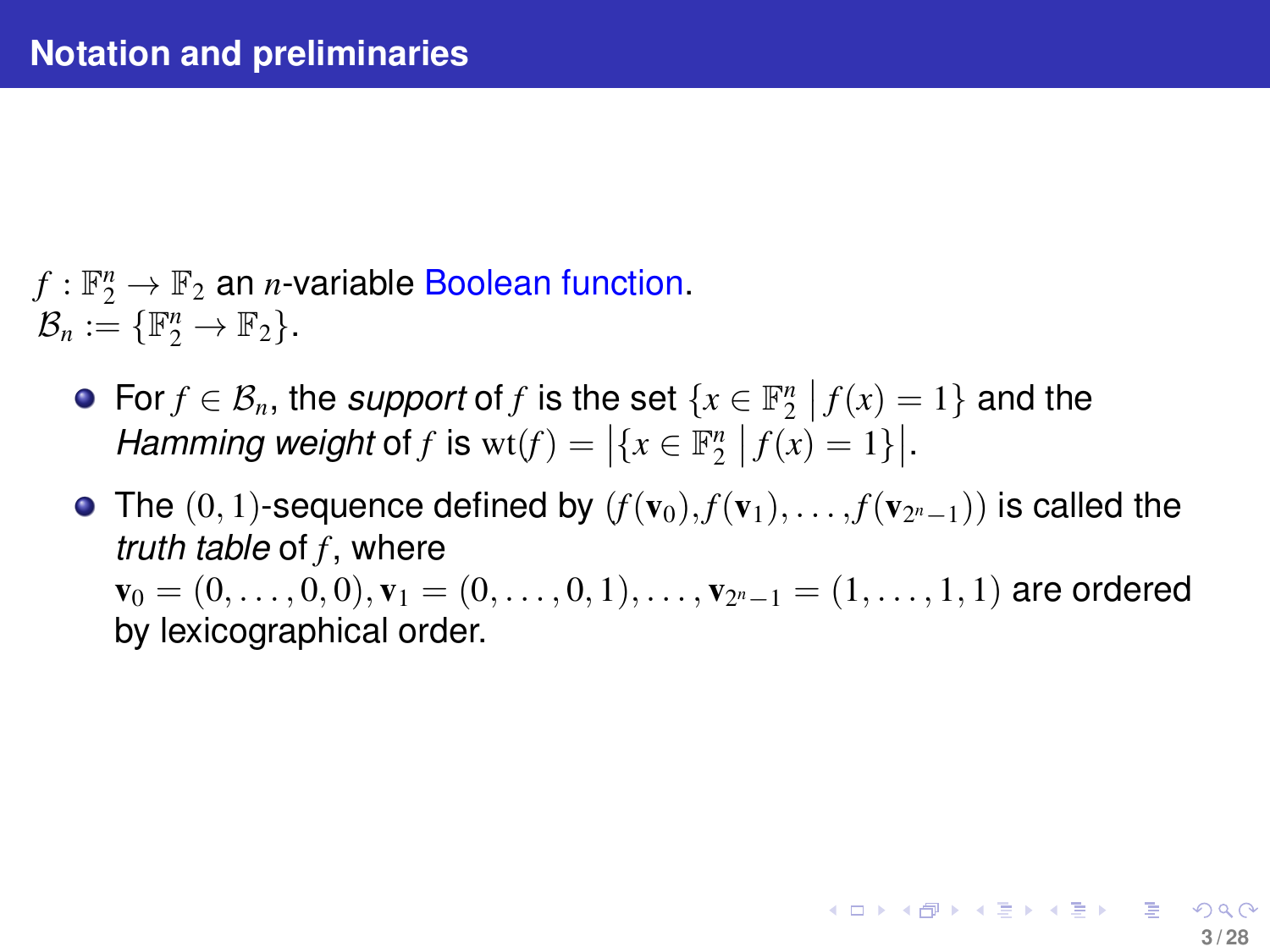## DEFINITION (ALGEBRAIC NORMAL FORM (A.N.F))

Let $f: \mathbb{F}_2^n \to \mathbb{F}_2$  be a Boolean function. Then *f* can be expressed as :

$$
f(x_1,\ldots,x_n) = \bigoplus_{I \subset \{1,\ldots,n\}} a_I\left(\prod_{i \in I} x_i\right) = \bigoplus_{u \in \mathbb{F}_2^n} a_u x^u, a_I \in \mathbb{F}_2
$$

where 
$$
I = \text{supp}(u) = \{i = 1, ..., n | u_i = 1\}
$$
 and  $x^u = \prod_{i=1}^n x_i^{u_i}$ .

*The A.N.F exists and is unique.*

#### DEFINITION (THE ALGEBRAIC DEGREE)

*The algebraic degree* deg(*f*) *is the degree of the A.N.F.*

Affine functions  $f$  (deg( $f$ )  $\leq$  1) :

$$
f(x) = a_0 \oplus a_1x_1 \oplus a_2x_2 \oplus \cdots \oplus a_nx_n, \ a_i \in \mathbb{F}_2
$$

**K ロ ▶ K 伺 ▶ K ヨ ▶ K ヨ ▶**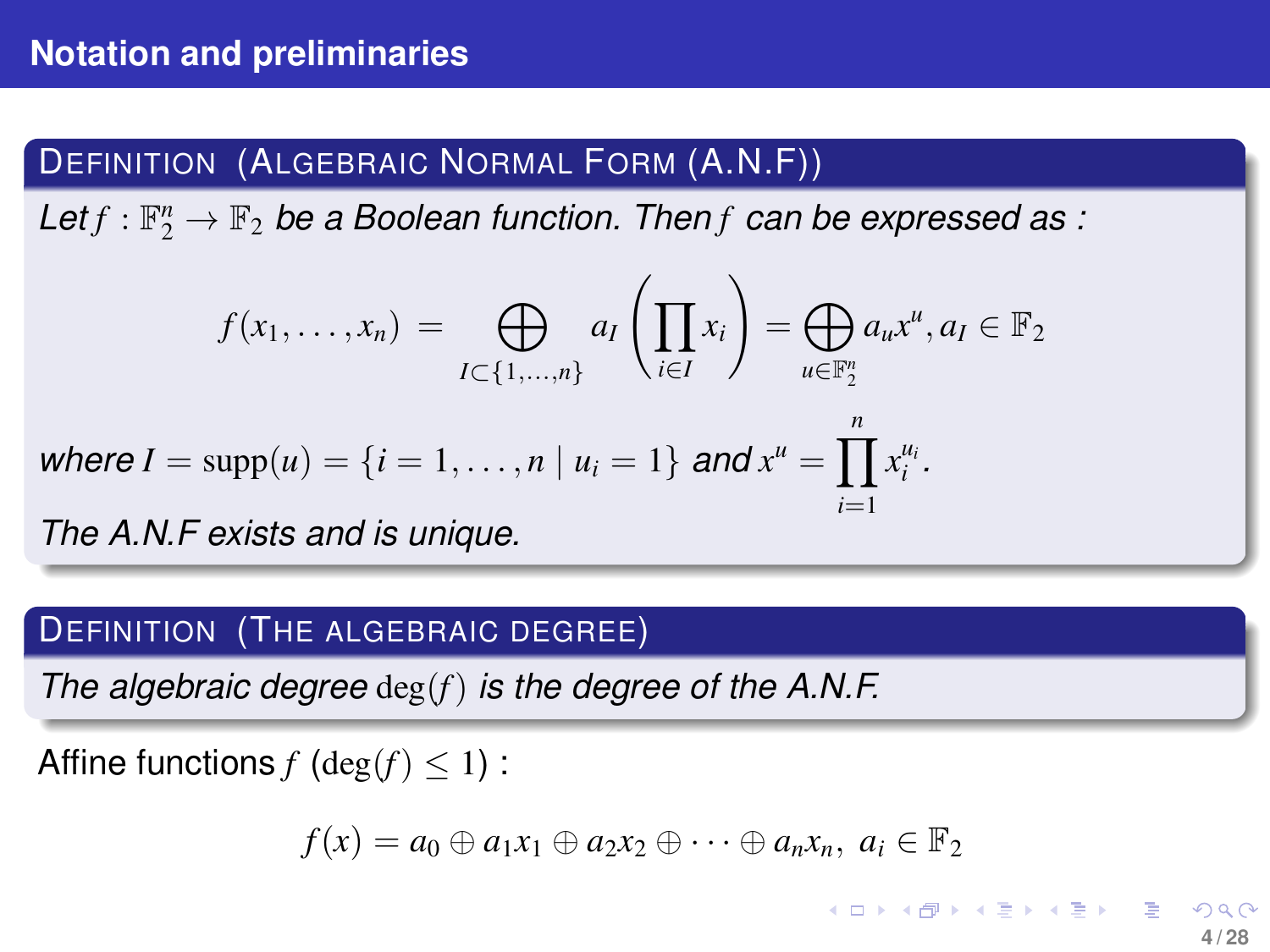### <span id="page-4-0"></span>**Notation and preliminaries**

- The algebraic degree of an *n*-variable Boolean function *f* is affine invariant, i.e., for every affine permutation *L*, we have  $\deg(f \circ L) = \deg(f)$ .
- For  $i = 1, \ldots, n$ , denote by  $e_i$  the vector in  $\mathbb{F}_2^n$  whose *i*-th component equals 1, and 0 elsewhere. The *degree of completeness* of an *n*-variable Boolean function *f* is defined as :

$$
D_c(f) = 1 - \frac{|\{i \mid a_i = 0, 1 \leq i \leq n\}|}{n}, \tag{1}
$$

where  $a_i = |\{x \in \mathbb{F}_2^n \mid f(x) \oplus f(x \oplus e_i) = 1\}|, i = 1, \ldots, n$ . Equivalently, let

 $\mathcal{V}(f) = \{i \mid \exists x \in \mathbb{F}_2^n \text{ such that } f(x) \oplus f(x \oplus e_i) = 1, 1 \leq i \leq n\},$  (2)

be the set of indices of the variables appearing in the ANF of *f* , then

$$
D_c(f)=|\mathcal{V}(f)|/n.
$$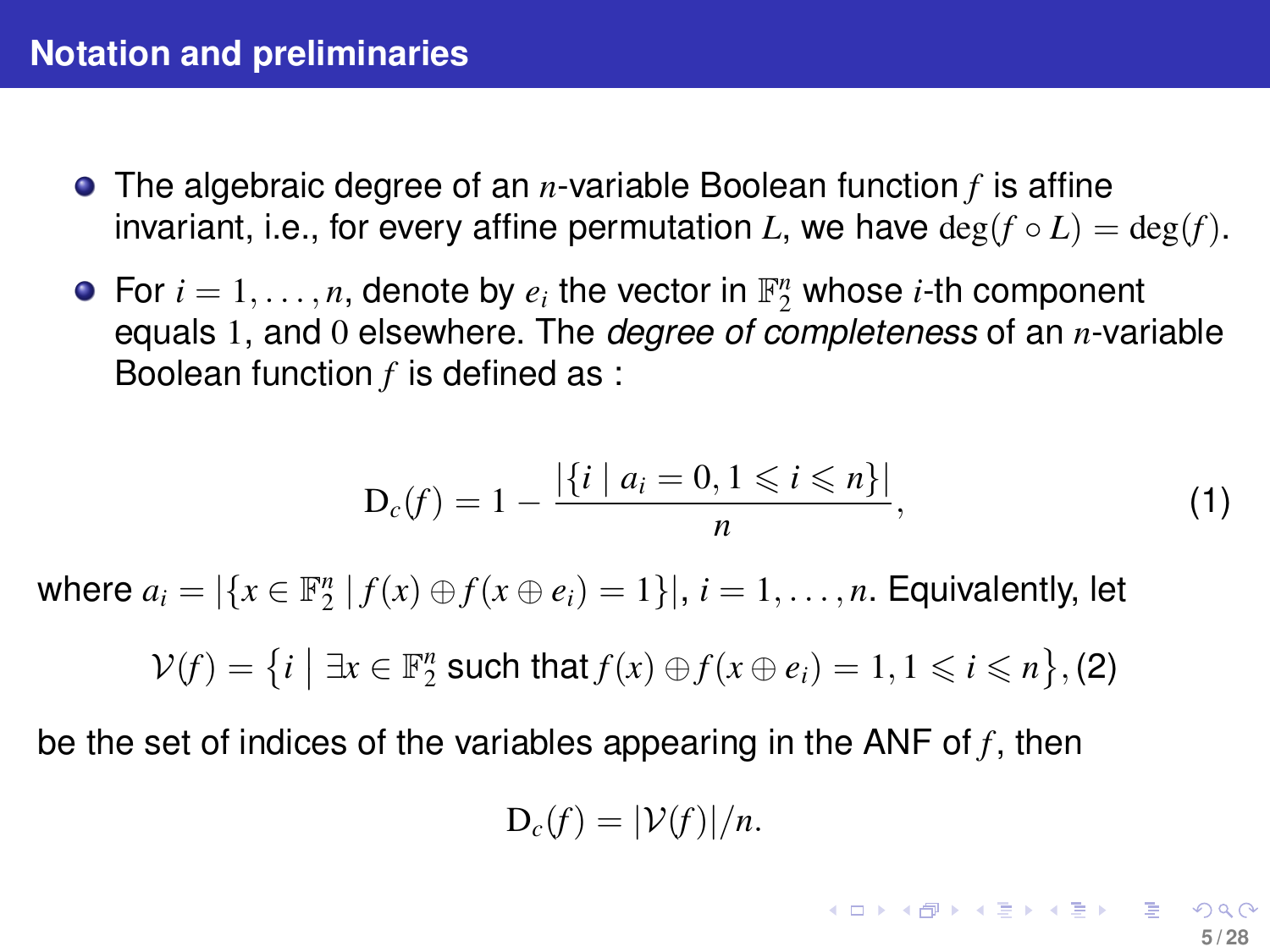### <span id="page-5-0"></span>**The degree of completeness**

*Vectorial Boolean functions* or  $(n, m)$ -functions : functions from  $\mathbb{F}_2^n$  to  $\mathbb{F}_2^m$ . *F* is given by  $F = (f_1, \ldots, f_m)$ , where the Boolean functions  $f_1, \ldots, f_m$  are called the *coordinate functions* of *F*.

- An  $(n, m)$ -function is called *balanced* if for any  $b \in \mathbb{F}_2^m$ ,  $|F^{-1}(b)| = 2^{n-m}$ .
- The *derivative* of *F* at direction *a* is defined as

 $\triangle_a F(x) = F(x) \oplus F(x \oplus a), \ \ a \in \mathbb{F}_2^n \setminus \{0\}.$ 

The *algebraic degree* of *F*, denoted by Deg(*F*), is defined as

$$
\operatorname{Deg}(F)=\max_{1\leqslant i\leqslant m}\operatorname{deg}(f_i).
$$

The *degree of completeness* of *F* is defined as

$$
D_c(F) = \frac{1}{m}(D_c(f_1) + \cdots + D_c(f_m)).
$$

We have

$$
D_c(F) = (|\mathcal{V}(f_1)| + \cdots + |\mathcal{V}(f_m)|) / nm.
$$

**6 / 28**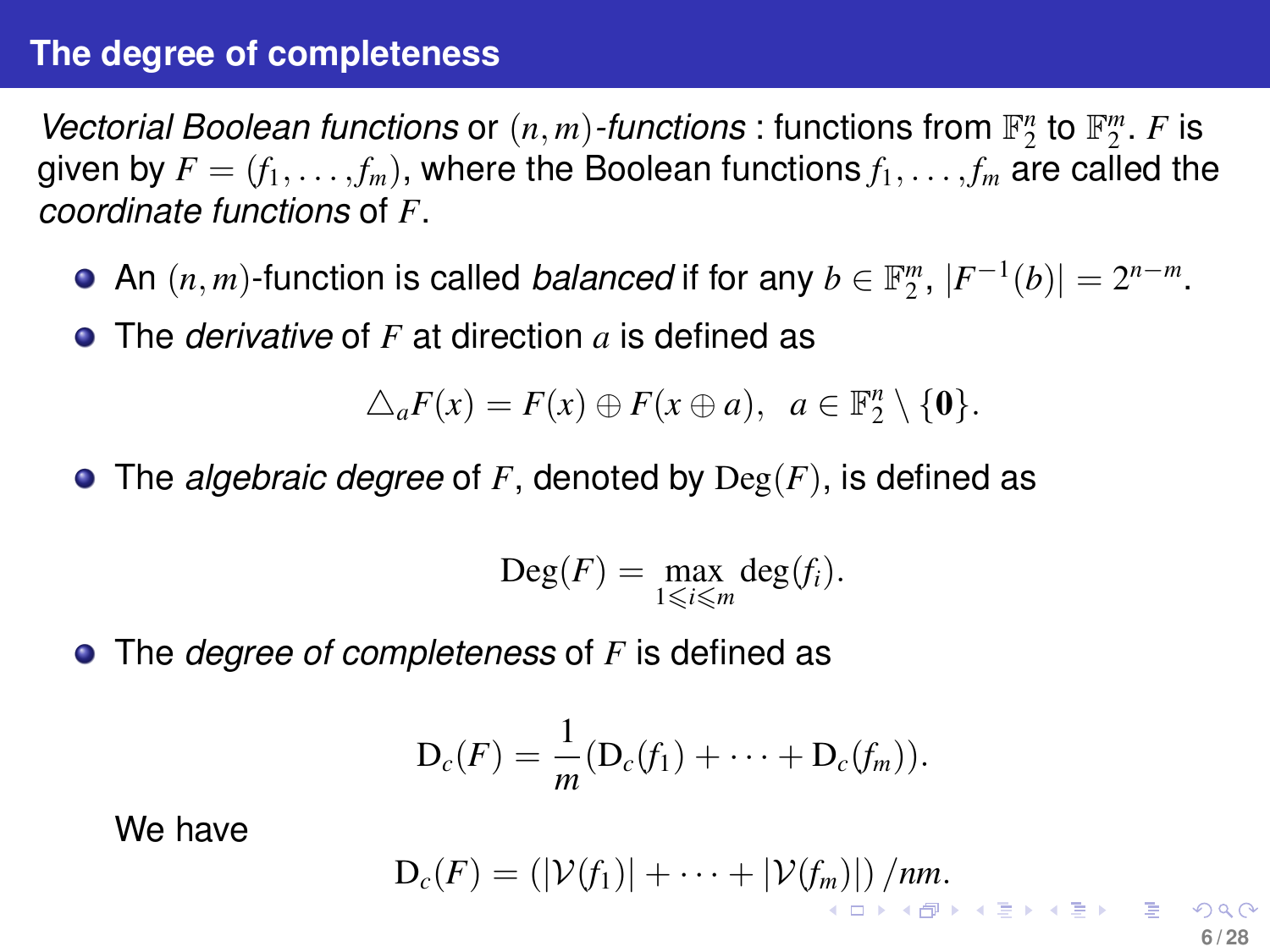### <span id="page-6-0"></span>**The degree of completeness**

In this talk, we mainly discuss the measure D*<sup>c</sup>* suggested by the NESSIE project [Prennel-Bosselaers-Rijmen 1999].

#### **DEFINITION**

*For an*  $(n, m)$ *-function*  $F = (f_1, \ldots, f_m)$ *, the degree of completeness is defined as*

$$
D_c(F) = 1 - \frac{|\{(i,j) \mid a_{ij} = 0, 1 \leq i \leq n, 1 \leq j \leq m\}|}{mn}
$$

,

where  $a_{ij} = |\{x \in \mathbb{F}_2^n | f_j(x) \oplus f_j(x \oplus e_i) = 1\}|, i = 1, ..., n, j = 1, ..., m.$ 

For an  $(n, m)$ -function *F*, it is obvious that  $0 \le D_c(F) \le 1$ , and *F* is called *complete* if  $D_c(F) = 1$ , which provides the highest possible level of diffusion.

☞ Note that D*c*(*F*) defined above takes the mean value of all the D*c*(*fi*)'s with  $i = 1, \ldots, m$ , while the following two meaningful measures are also intuitive,

$$
\mathcal{D}_c^{max}(F) = \max_{1 \leq i \leq m} \{ \mathcal{D}_c(f_i) \}, \ \mathcal{D}_c^{min}(F) = \min_{1 \leq i \leq m} \{ \mathcal{D}_c(f_i) \}.
$$

Cl[e](#page-8-0)arly, $D_c^{min}(F) = 1$  $D_c^{min}(F) = 1$  $D_c^{min}(F) = 1$  if and [o](#page-1-0)nly if  $D_c(F) = 1$ . Hence,  $D_c^{min}$  [is](#page-6-0) [th](#page-7-0)e [s](#page-7-0)[tr](#page-8-0)on[g](#page-7-0)e[st](#page-0-0) measure of completeness for vectorial Boolean fu[nct](#page-5-0)i[on](#page-7-0)[s.](#page-5-0)<sup> *P*</sup>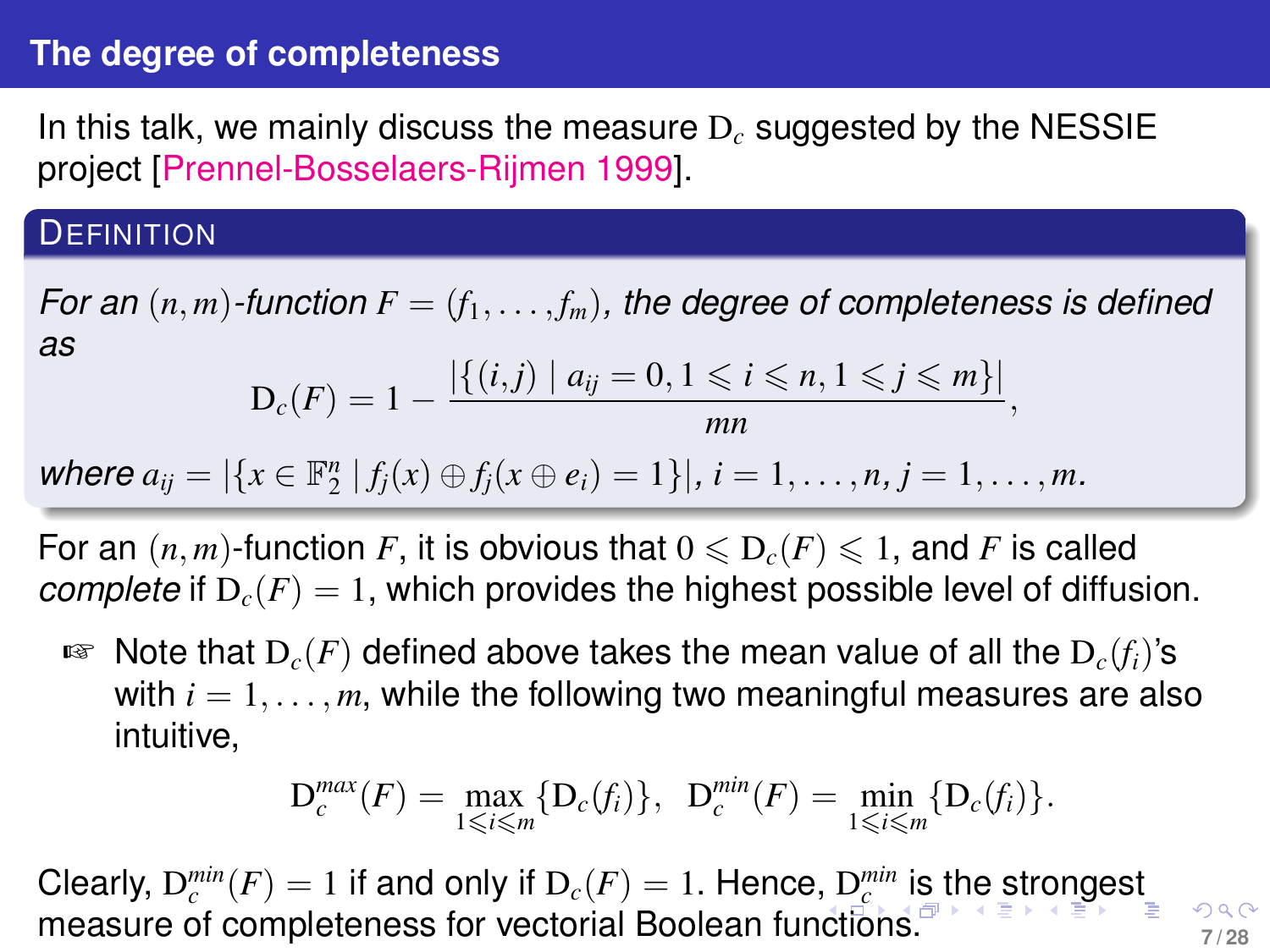<span id="page-7-0"></span>For an *n*-variable Boolean function f, since for any  $b \in \mathbb{F}_2^n$ ,

 $a_i = |\{x \in \mathbb{F}_2^n | f(x) \oplus f(x \oplus e_i) = 1\}| = |\{x \in \mathbb{F}_2^n | f(x \oplus b) \oplus f(x \oplus b \oplus e_i) = 1\}|,$ 

where  $i = 1, \ldots, n$ , then, we have  $D_c(f(x)) = D_c(f(x \oplus b))$ . In general, the degree of completeness is not invariant under composition on the right by linear permutations. For example, let  $f(x_1,\ldots,x_n)=x_1\oplus\cdots\oplus x_n\in\mathcal{B}_n$ , and  $L(x_1,\ldots,x_n)=(x_1\oplus\cdots\oplus x_n,x_2,\ldots,x_n)$ which is a linear permutation on  $\mathbb{F}_2^n$ , then  $f \circ L(x_1, \ldots, x_n) = x_1$ , and thus  $D_c(f) = 1 > D_c(f \circ L) = 1/n$ .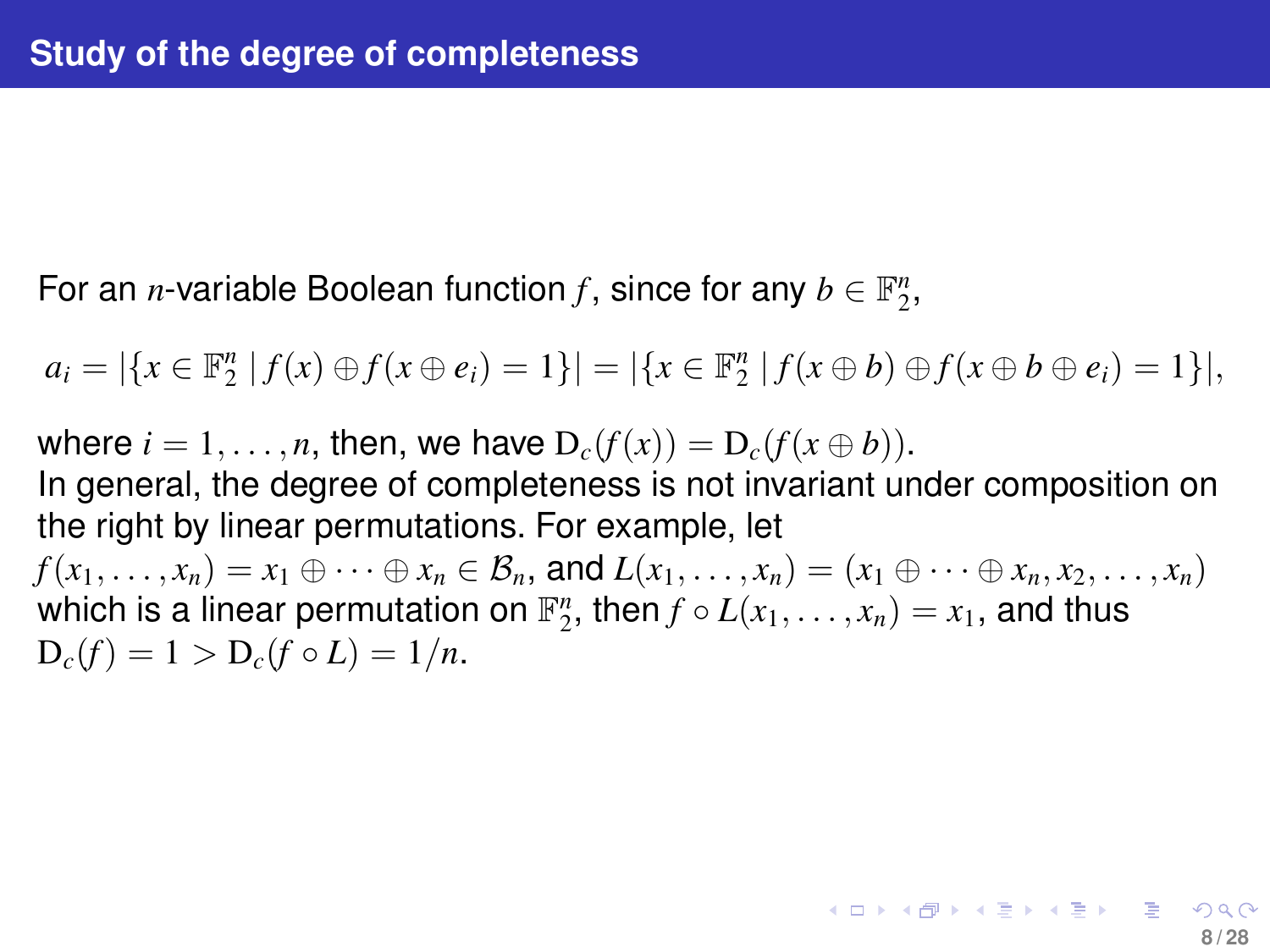<span id="page-8-0"></span>For a positive integer *r*, let  $F^{(r)} = \overbrace{F \circ \cdots \circ F}$  denote the *r*-th iterated function *r* of *F*.

#### **DEFINITION**

*An* (*n*, *m*)*-function F is called non-degenerate if for every linear permutation L on*  $\mathbb{F}_2^n$ ,  $D_c(F \circ L) = 1$ . Moreover, *F* is said to have perfect diffusion property if  $m = n$  and for any positive integer  $k$ ,  $F^{(k)}$  is non-degenerate.

#### THEOREM

*For an*  $(n, m)$ *-function*  $F = (f_1, \ldots, f_m)$ *, if for all*  $i = 1, \ldots, m$ *, deg* $(f_i) = n$ *, then F is non-degenerate.*

#### **REMARK**

Let  $\{\alpha_1, \ldots, \alpha_n\}$  be a basis of  $\mathbb{F}_{2^n}$  over  $\mathbb{F}_2$ , Hence, a Boolean function f is non-degenerate if for any  $i = 1, ..., n$  and any additive automorphism L of  $\mathbb{F}_{2^n}$ ,  $\Delta_{\alpha_i} f \circ L(x)$  *is not a zero function.*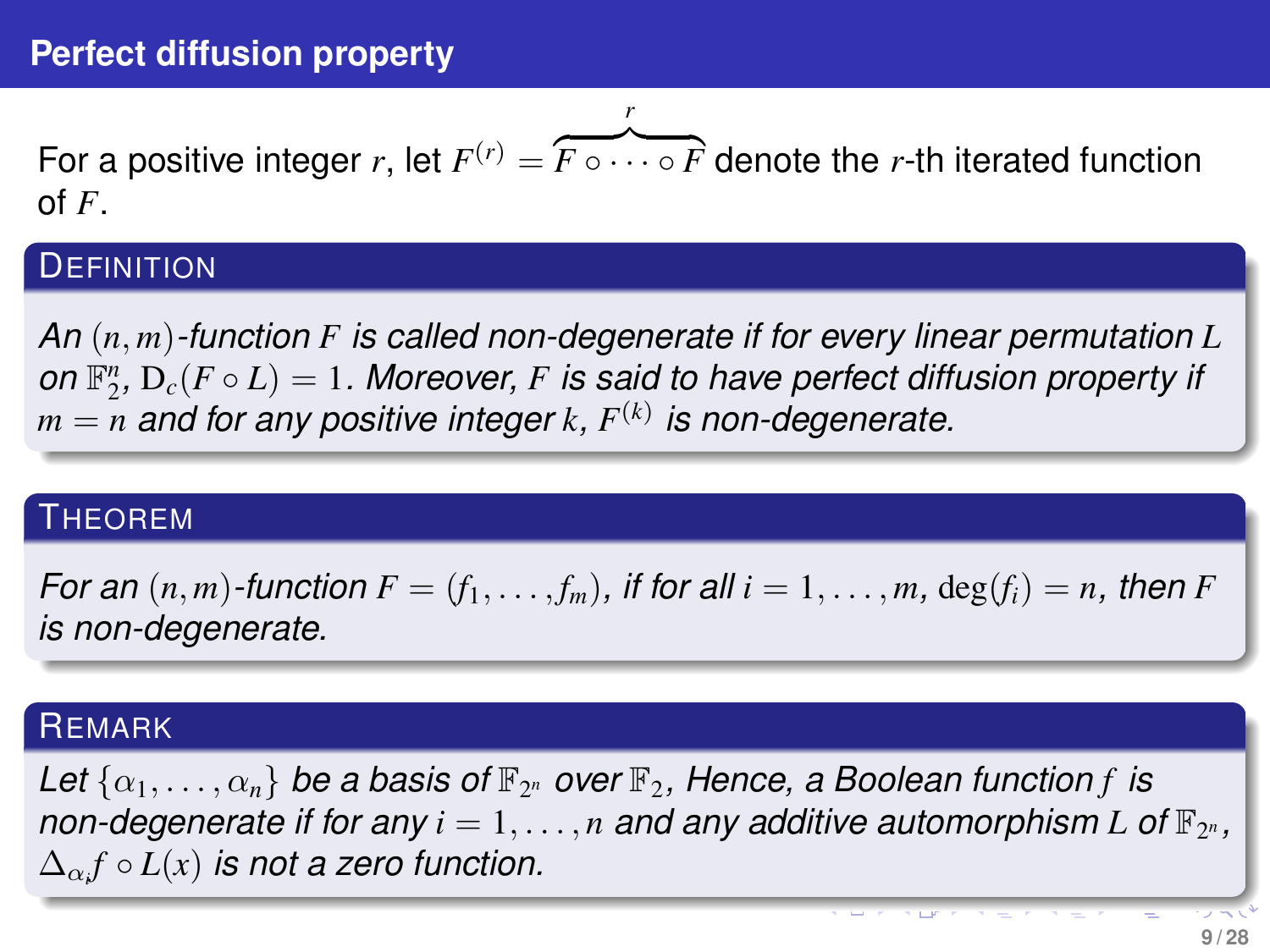#### REMARK (1/2)

*The trace function from*  $\mathbb{F}_{2^n}$  *to*  $\mathbb{F}_2$  *is defined as* 

$$
Tr_1^n(x) = x + x^2 + x^{2^2} + \cdots + x^{2^{n-1}},
$$

 $\mathbf{w}$  *here*  $x \in \mathbb{F}_{2^n}$ . Given a basis  $\{\alpha_1, \ldots, \alpha_n\}$  of  $\mathbb{F}_{2^n}$  over  $\mathbb{F}_2$ , a function F from  $\mathbb{F}_{2^n}$ *to itself can be written as*  $F(x) = f_1(x)\alpha_1 + \cdots + f_n(x)\alpha_n$ *, where*  $f_i(x) = \mathrm{Tr}^n_1(\beta_i F(x)), i = 1, \ldots, n$ , are the *n-variable coordinate Boolean functions of F, and*  $\{\beta_1, \ldots, \beta_n\}$  *is the dual basis of*  $\{\alpha_1, \ldots, \alpha_n\}$  *satisfying* 

$$
\mathrm{Tr}^n_1(\alpha_i\beta_j)=\left\{\begin{array}{ll}0 & \text{for } i\neq j,\\ 1 & \text{for } i=j.\end{array}\right.
$$

*An* (*n*, *n*)*-function F has perfect diffusion property if and only if for every k, every coordinate function of F* (*k*) *is non-degenerate, which is equivalent to* saying that, for any  $j \in \{1, \ldots, n\}$ ,  $f_j^{(k)}(x) = \text{Tr}_1^n\left(\beta_j F^{(k)}(x)\right)$  is non-degenerate.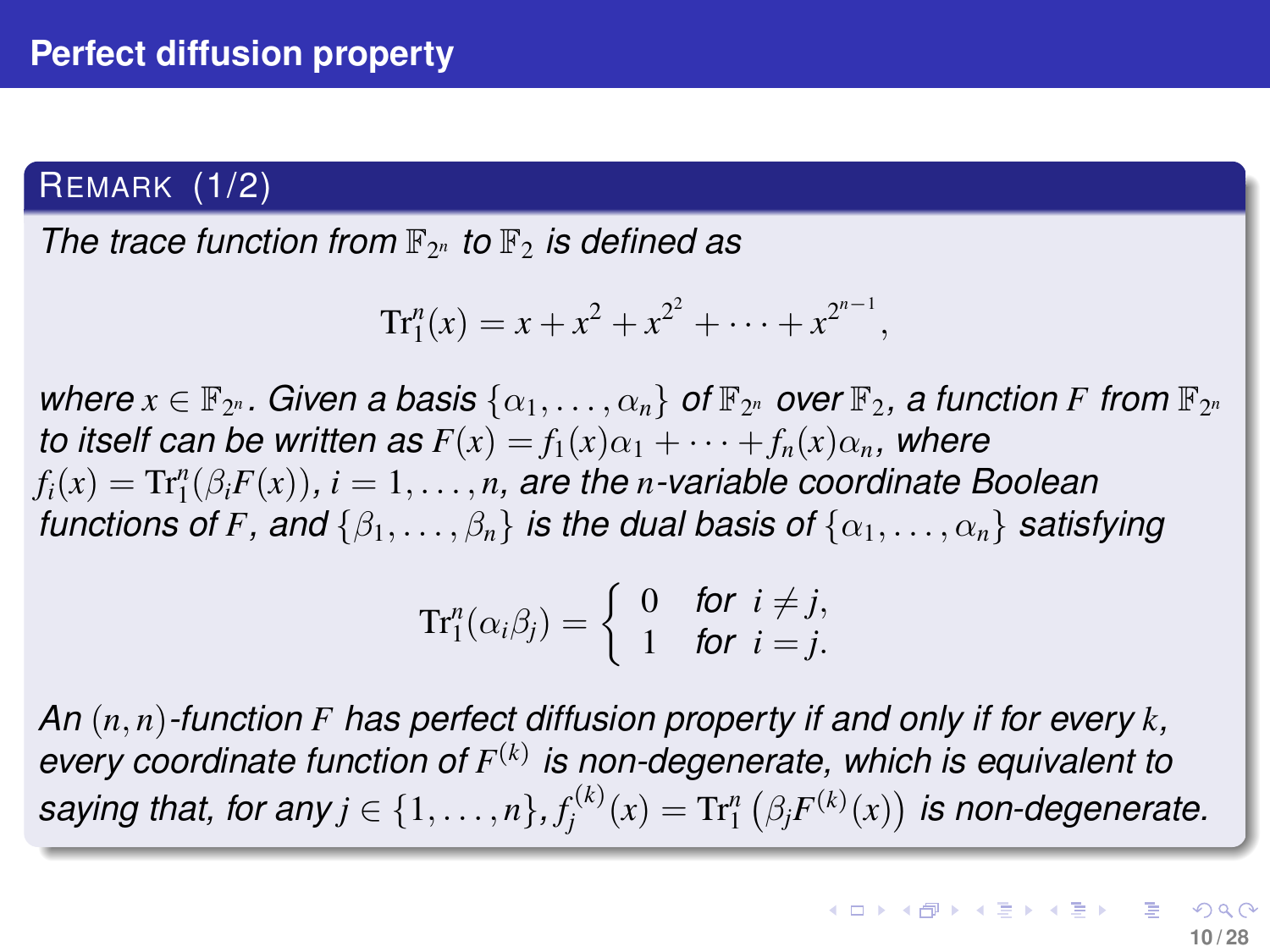## <span id="page-10-0"></span>REMARK (2/2)

*We have that*  $f_j^{(k)}(x)$  *is non-degenerate if and only if for any*  $i \in \{1, \ldots, n\}$  *and* any additive automorphism L of  $\mathbb{F}_{2^n}$ ,

$$
\Delta_{\alpha} f_j^{(k)} \circ L(x) = f_j^{(k)} \circ L(x) + f_j^{(k)} \circ L(x + \alpha_i)
$$
  
=  $\text{Tr}_1^n \left( \beta_j F^{(k)} \circ L(x) \right) + \text{Tr}_1^n \left( \beta_j F^{(k)} \circ L(x + \alpha_i) \right)$   
=  $\text{Tr}_1^n \left( \beta_j \Delta_{\alpha_i} F^{(k)} \circ L(x) \right)$ 

*is not a zero function. The* (*n*, *n*)*-function F have perfect diffusion property if for any positive integer*  $k$ , any  $i, j \in \{1, \ldots, n\}$ , and any additive automorphism  $L$  of  $\mathbb{F}_{2^n}$ ,  $\text{Tr}^n_1\left(\beta_j\triangle_{\alpha_i}F^{(k)}\circ L(x)\right)$  is not a zero function.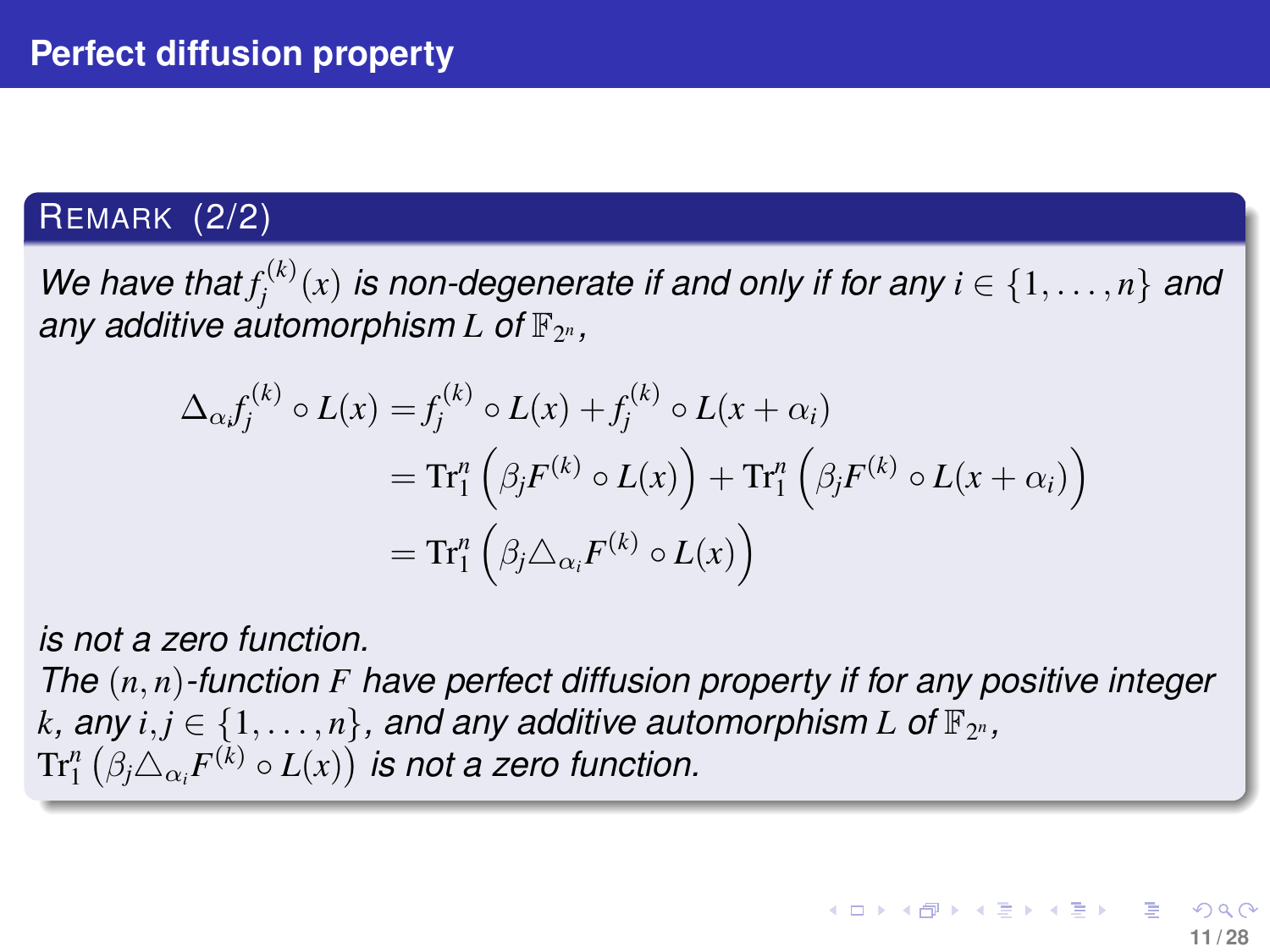<span id="page-11-0"></span>**Our aim :** construct classes of (*n*, *n*)-functions having perfect diffusion property.

- ☞ We provide two classes of (*n*, *n*)-functions which have perfect diffusion property. We shall enumerate the constructed functions are obtained.
- **<sup>1</sup>** First class : rotation symmetric (*n*, *n*)-functions which have perfect diffusion property ;
- **<sup>2</sup>** Second class : almost balanced (*n*, *n*)-functions which have perfect diffusion property.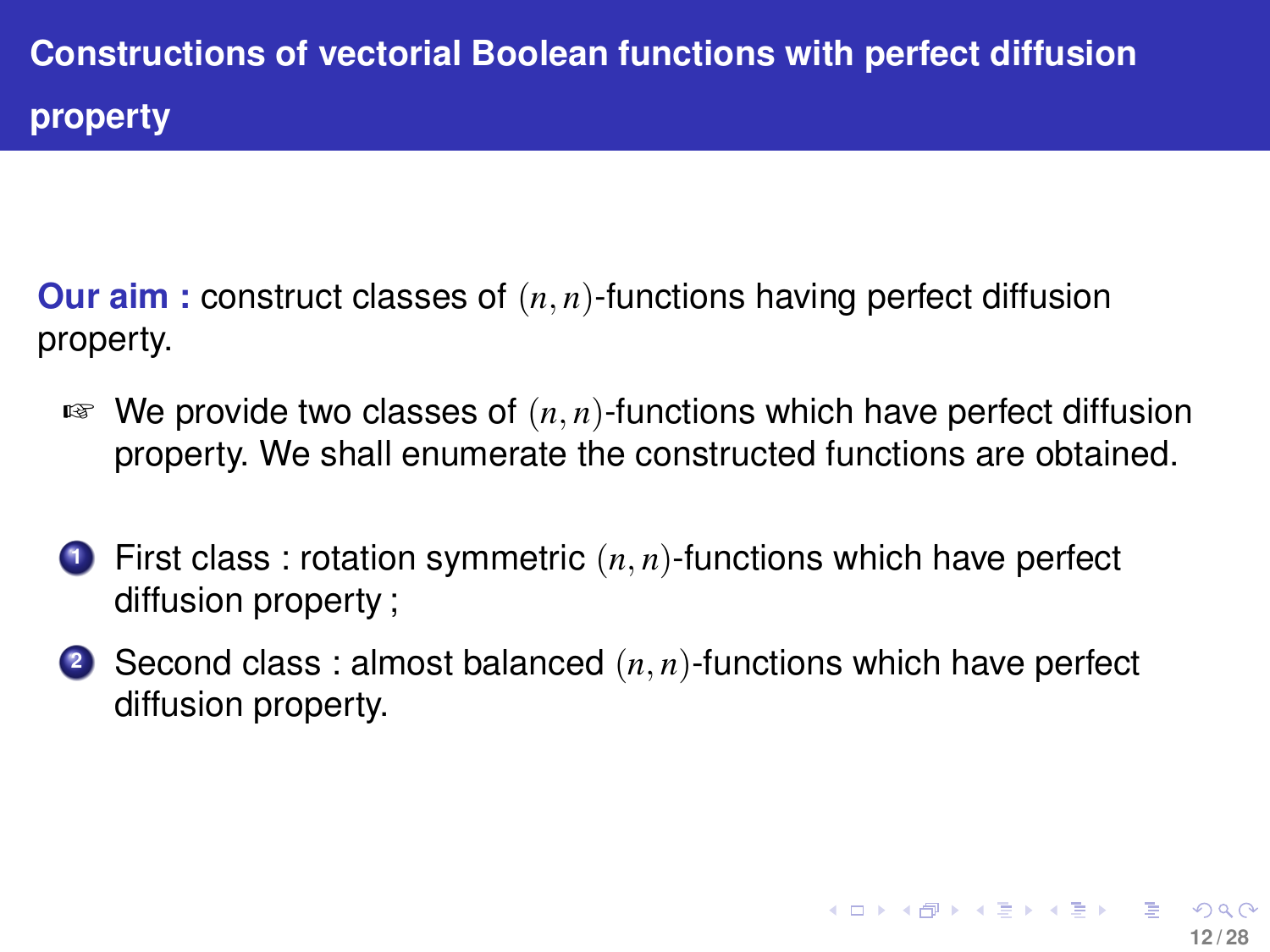## **DEFINITION**

*A Boolean function f is rotation symmetric (RS) if it is invariant under the cyclic shift :*

 $f(x_{n-1}, x_0, x_1, \ldots, x_{n-2}) = f(x_0, x_1, \ldots, x_{n-1}).$ 

• RS structure allowed obtaining Boolean functions, with  $n = 9, 11, 13$ . improving the best known nonlinearities [Kavut-Maitra-Yücel, 2007].

**13 / 28**

 $\left\{ \begin{array}{ccc} \square & \times & \overline{c} & \overline{c} & \rightarrow & \times & \overline{c} & \rightarrow & \overline{c} & \rightarrow & \overline{c} & \rightarrow & \overline{c} & \rightarrow & \overline{c} & \rightarrow & \overline{c} & \rightarrow & \overline{c} & \rightarrow & \overline{c} & \rightarrow & \overline{c} & \rightarrow & \overline{c} & \rightarrow & \overline{c} & \rightarrow & \overline{c} & \rightarrow & \overline{c} & \rightarrow & \overline{c} & \rightarrow & \overline{c} & \rightarrow & \overline{c} & \rightarrow & \overline{c} & \rightarrow & \overline{c} & \rightarrow & \overline$ 

- RS functions also have the interest of :
	- **1** needing less space to be stored
		- **<sup>2</sup>** allowing faster computation of the Walsh transform.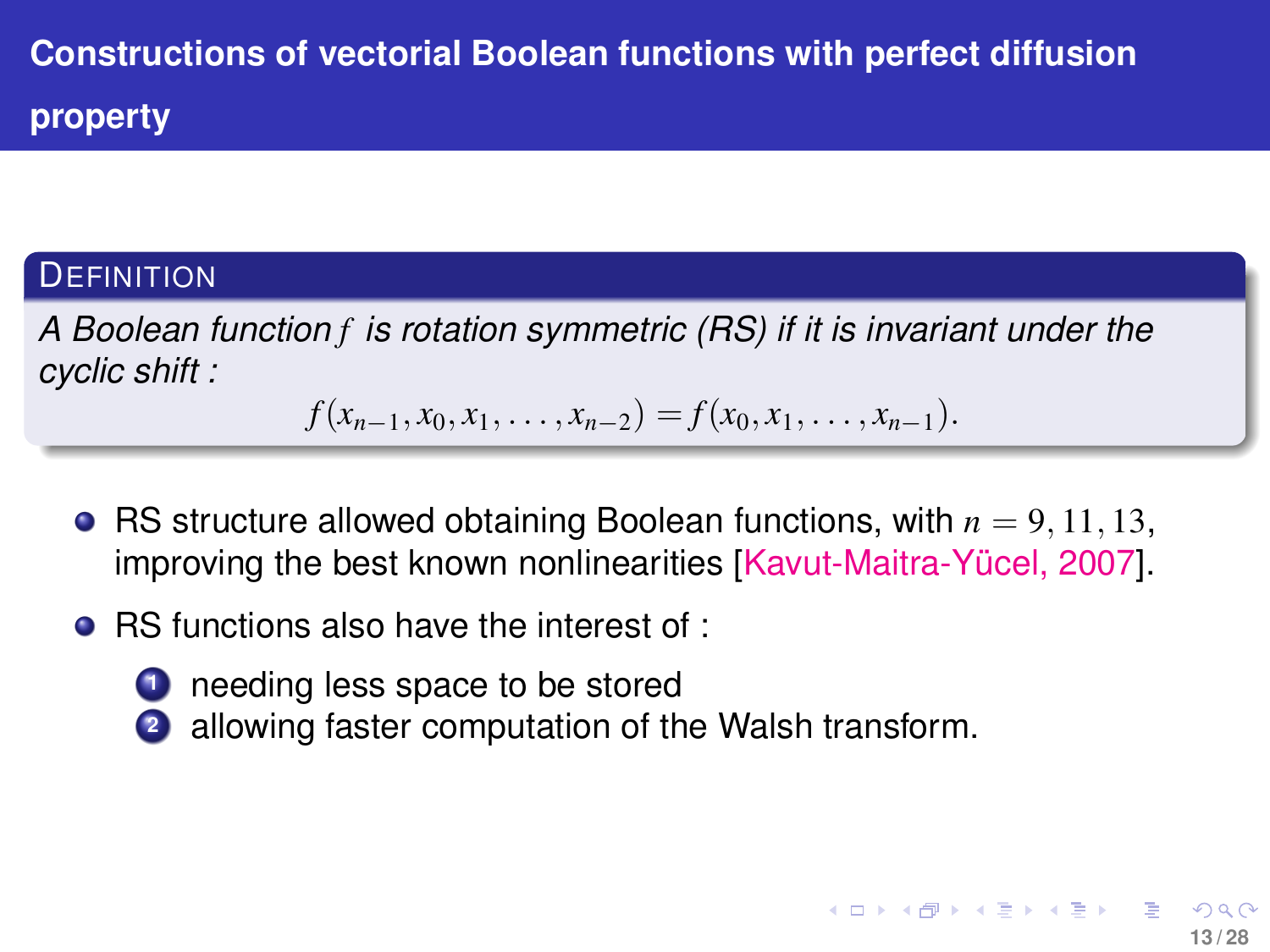## <span id="page-13-0"></span>**A first construction :**

Let  $(x_1, x_2, \ldots, x_n) \in \mathbb{F}_2^n$ . For  $1 \leq k \leq n-1$ , define

$$
\rho_n^k(x_1, x_2, \ldots, x_n) = (x_{k+1}, \ldots, x_n, x_1, \ldots, x_k),
$$

and  $\rho_n^0(x_1, x_2, \ldots, x_n) = (x_1, x_2, \ldots, x_n)$ . We extend the notion of concept of rotation symmetric Boolean functions to (*n*, *n*)-functions :

#### **DEFINITION**

*Let f be an n-variable Boolean function. An* (*n*, *n*)*-function F is called rotation symmetric (in brief, RS) if it has the form*

$$
F(x) = (f(x), f \circ \rho_n^1(x), f \circ \rho_n^2(x), \dots, f \circ \rho_n^{n-1}(x)).
$$
 (3)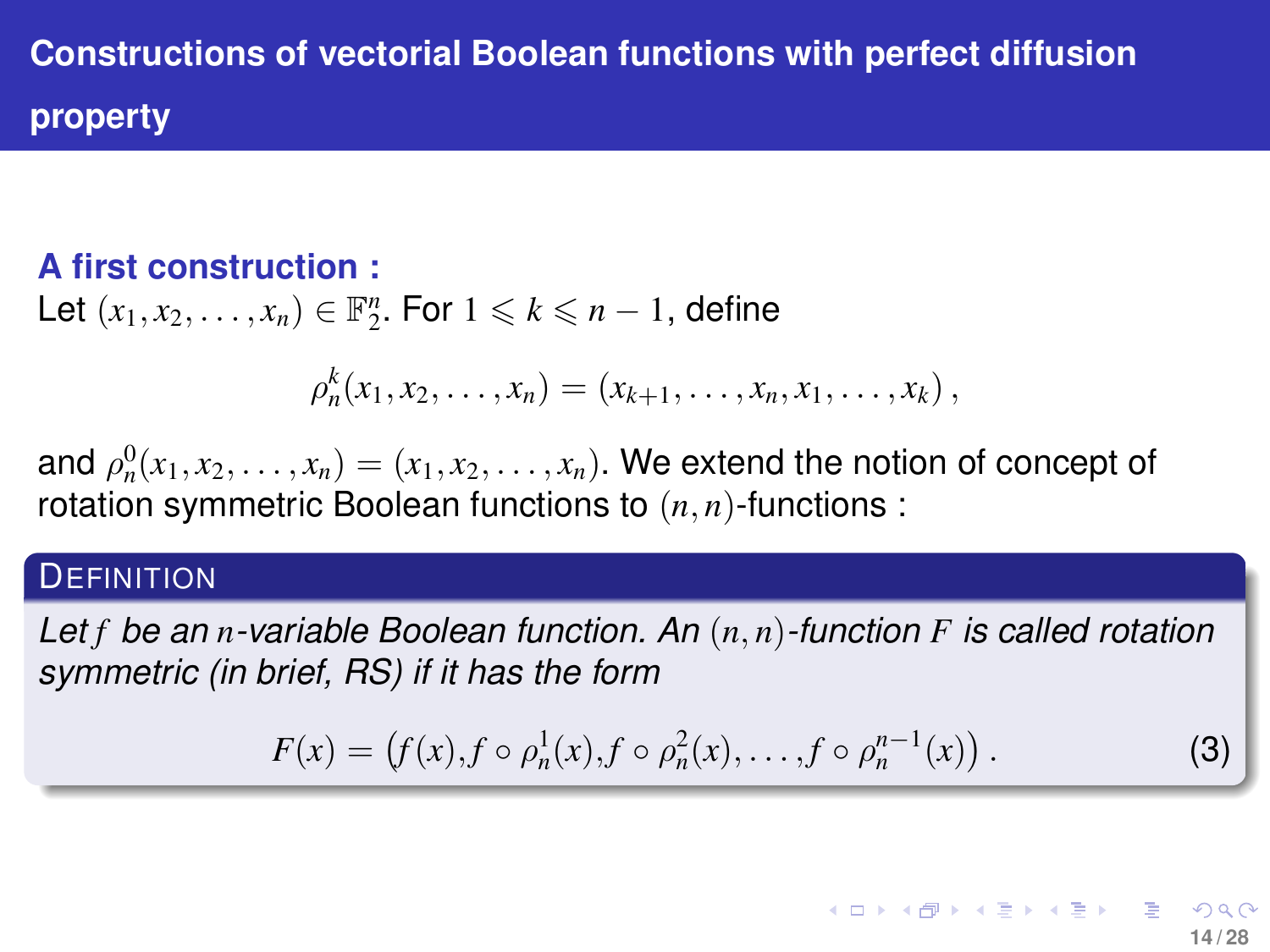Let 
$$
f \in \mathcal{B}_n
$$
 and  $F = (f, f \circ \rho_n^1, \dots, f \circ \rho_n^{n-1})$ . For any  $x \in \mathbb{F}_2^n$  and any integer  $l \ge 1$ ,  
\n
$$
F \circ \rho_n^l(x) = (f \circ \rho_n^l(x), f \circ \rho_n^{l+1}(x), \dots, f \circ \rho_n^{l-1}(x))
$$
\n
$$
= \rho_n^l (f(x), f \circ \rho_n^1(x), \dots, f \circ \rho_n^{n-1}(x)) = \rho_n^l \circ F(x).
$$
\n(4)

<span id="page-14-0"></span>An (*n*, *n*)-function *F* satisfying Eq.[\(4\)](#page-14-0) is called *shift-invariant* [Daemen 1995]. An *n*-variable RS Boolean function *f* is defined as  $:f \circ \rho_n^1(x) = f(x)$  for any  $x \in \mathbb{F}_2^n$  [Pieprzyk-Qu 1999].

#### **PROPOSITION**

*An*  $(n, n)$ -function *F* is RS if and only if for any  $x \in \mathbb{F}_2^n$ ,

$$
F \circ \rho_n^1(x) = \rho_n^1 \circ F(x).
$$

By induction on *k*, we obtain :

#### **PROPOSITION**

*If F* is an RS  $(n, n)$ -function, then for any integer  $k \geqslant 1$ ,  $F^{(k)}$  is an RS (*n*, *n*)*-function.*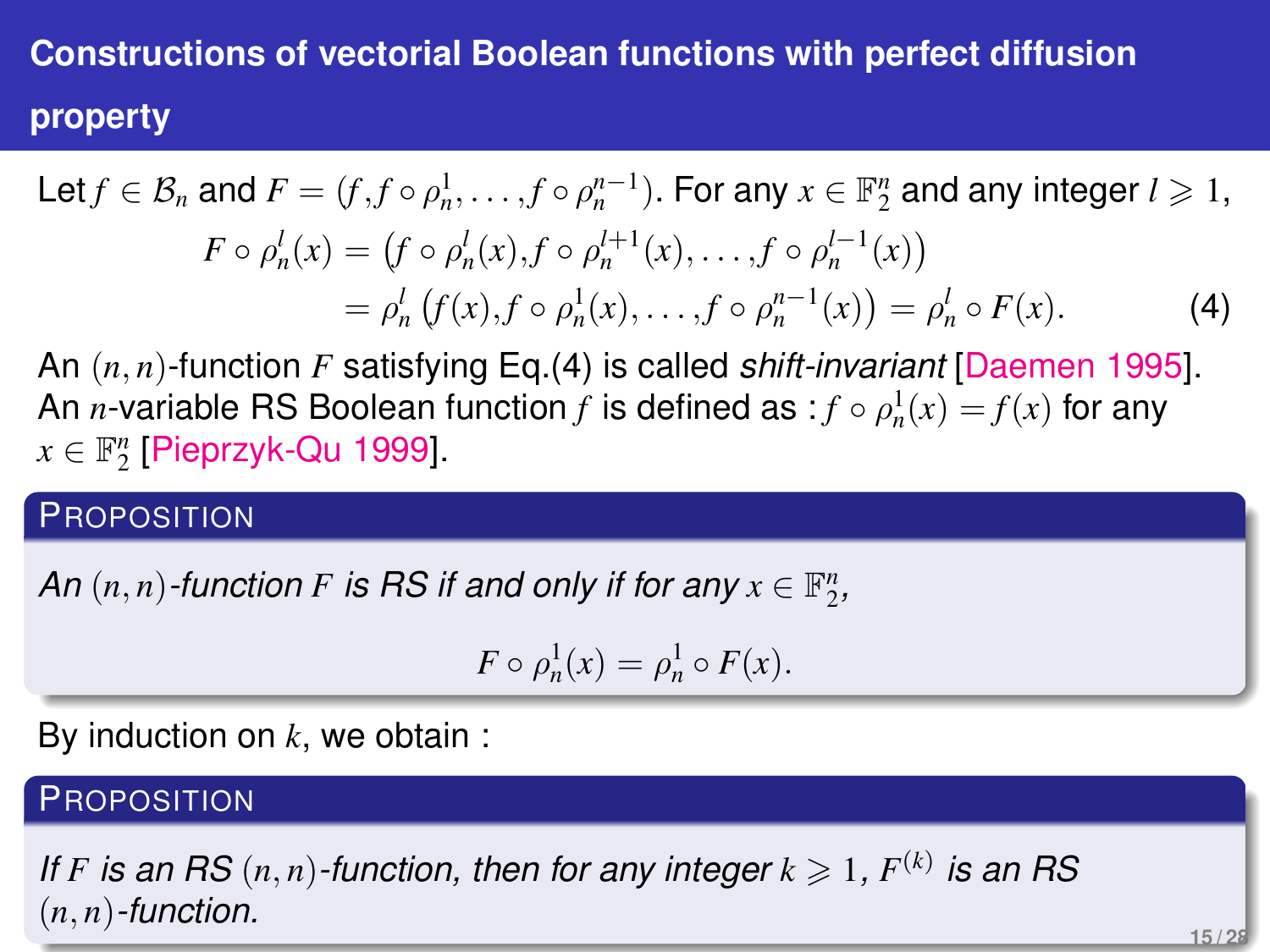Note that from the previous propositions, one can see that rotation symmetric  $(n, n)$ -functions possess many desirable properties :

- the iterated functions are still rotation symmetric;
- the evaluation of the functions is efficient (since a circular shift of the input bits leads to the corresponding shift of the output bits) ;

**16 / 28**

 $($   $\Box$   $\rightarrow$   $($  $\Box$   $\rightarrow$   $($   $\Box$   $\rightarrow$   $\Box$   $\rightarrow$   $\Box$   $\rightarrow$ 

• the algebraic representations are short.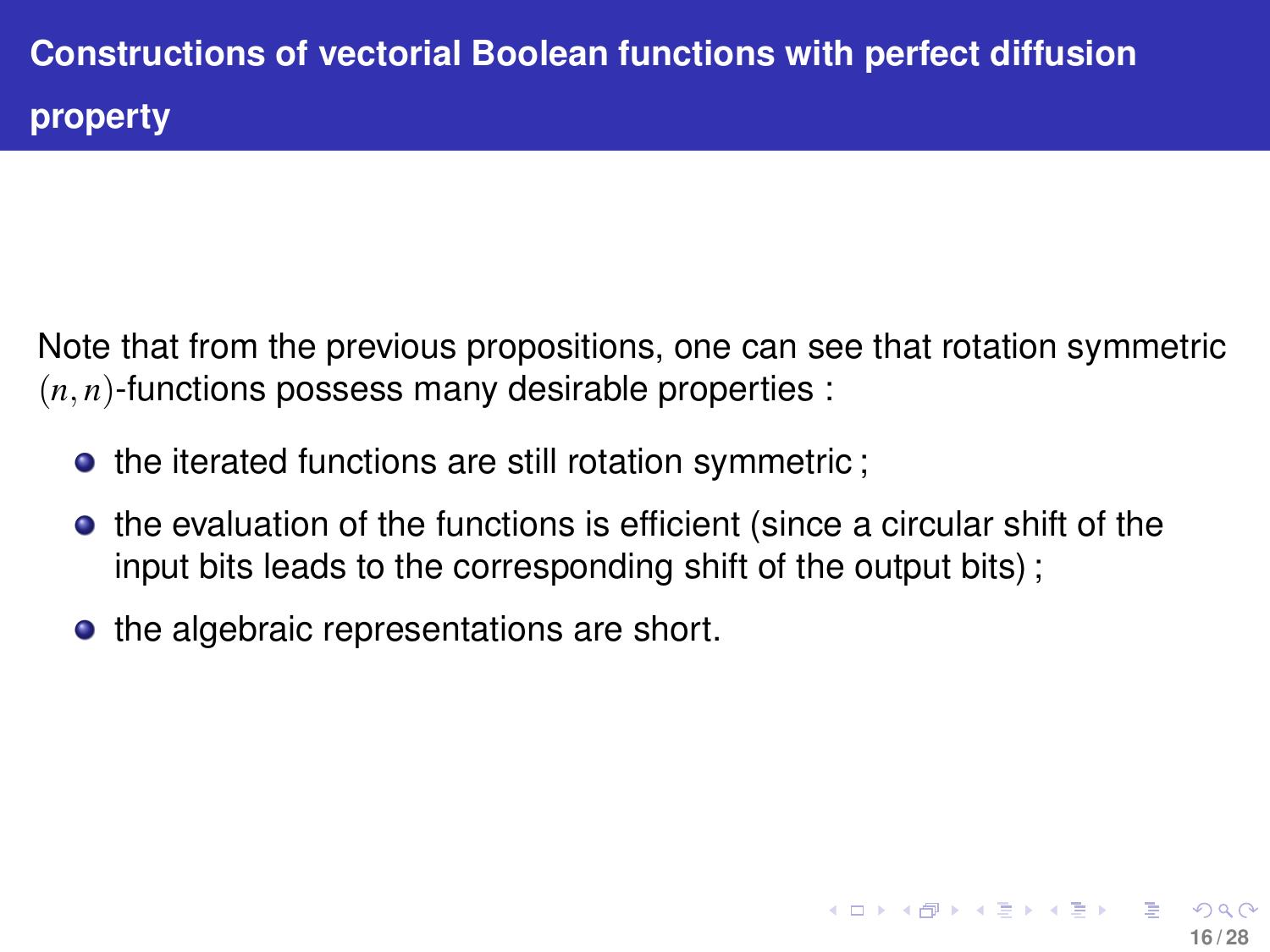Under the action of  $\rho_n^k$ ,  $0 \leqslant k \leqslant n-1$ , the *orbit* generated by the vector  $x = (x_1, x_2, \ldots, x_n)$  is defined as

$$
\mathcal{O}_n(x) = \left\{ \rho_n^k(x_1, x_2, \dots, x_n) \mid 0 \leq k \leq n-1 \right\}.
$$
 (5)

- The cardinality of an orbit generated by  $x = (x_1, \ldots, x_n)$  is a factor of *n*.
- All the orbits generate a partition of  $\mathbb{F}_2^n$ .
- The number of distinct orbits is  $\Psi_n = \frac{1}{n} \sum_{k|n} \phi(k) 2^{n/k}$ , where  $\phi(k)$  is the Euler's *phi*-function.
- Every orbit can be represented by its lexicographically first element, called the *representative element*.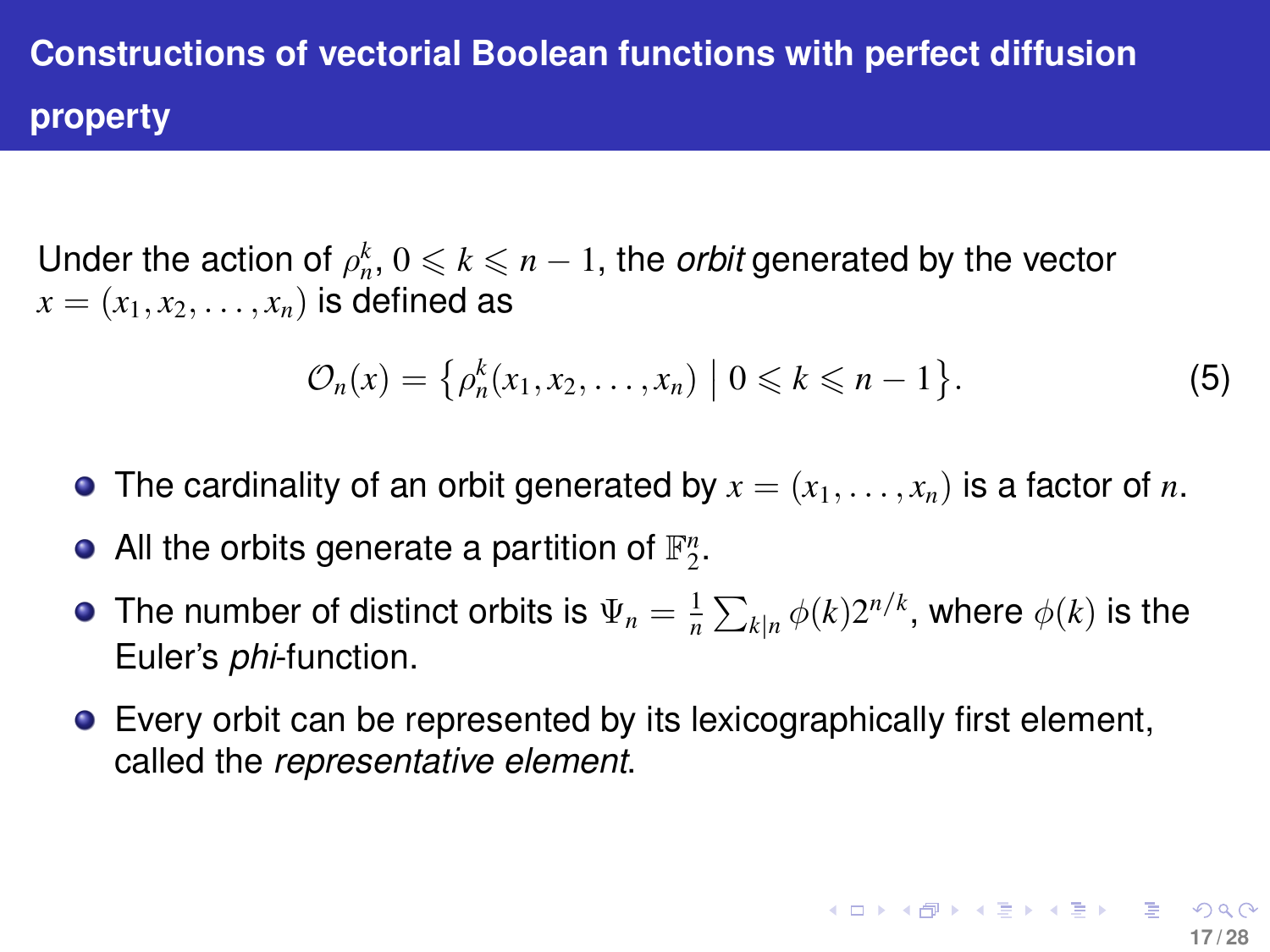Let  $\{\Lambda_1^{(n)}\}$  $\Lambda_1^{(n)}, \Lambda_2^{(n)}$  $\Lambda_{\Psi_n}^{(n)}, \ldots, \Lambda_{\Psi_n}^{(n)}$  $\mathbb{V}_{\Psi_n}^{(n)}$ } denote the set of all the representative elements in lexicographical order, where  $\Lambda^{(n)}_1 = \mathbf{0}$  and  $\Lambda^{(n)}_{\Psi_n}$  $\mathcal{P}_{\Psi_n}^{(n)} = 1$ , and (for short) we use the notation :  $\{\Lambda_1, \Lambda_2, \ldots, \Lambda_{\Psi_n}\}.$ For  $f \in \mathcal{B}_n$  and  $1 \leq i \leq \Psi_n$ , let  $f|_{\mathcal{O}_n(\Lambda_i)}$  denote the restriction of  $f$  to  $\mathcal{O}_n(\Lambda_i)$ , i.e., for  $x \in \mathcal{O}_n(\Lambda_i)$ ,  $f|_{\mathcal{O}_n(\Lambda_i)}(x) = f(x)$ .

#### THEOREM (MAIN RESULT 1)

*For any n-variable Boolean function f satisfying the following conditions :*

(i) For 
$$
i = 1, 2, ..., \Psi_n - 1
$$
, wt  $(f|_{\mathcal{O}_n(\Lambda_i)}) = t_i \cdot \text{wt}(\Lambda_i)/n$ , where  $t_i = |\mathcal{O}_n(\Lambda_i)|$ ;  
(ii)  $f(1) = 0$ ,

*the RS*  $(n, n)$ *-function*  $F(x) = (f(x), f \circ \rho_n^1(x), \ldots, f \circ \rho_n^{n-1}(x))$  has perfect *diffusion property, and for every*  $k \ge 1$ , Deg  $(F^{(k)}) = n$ .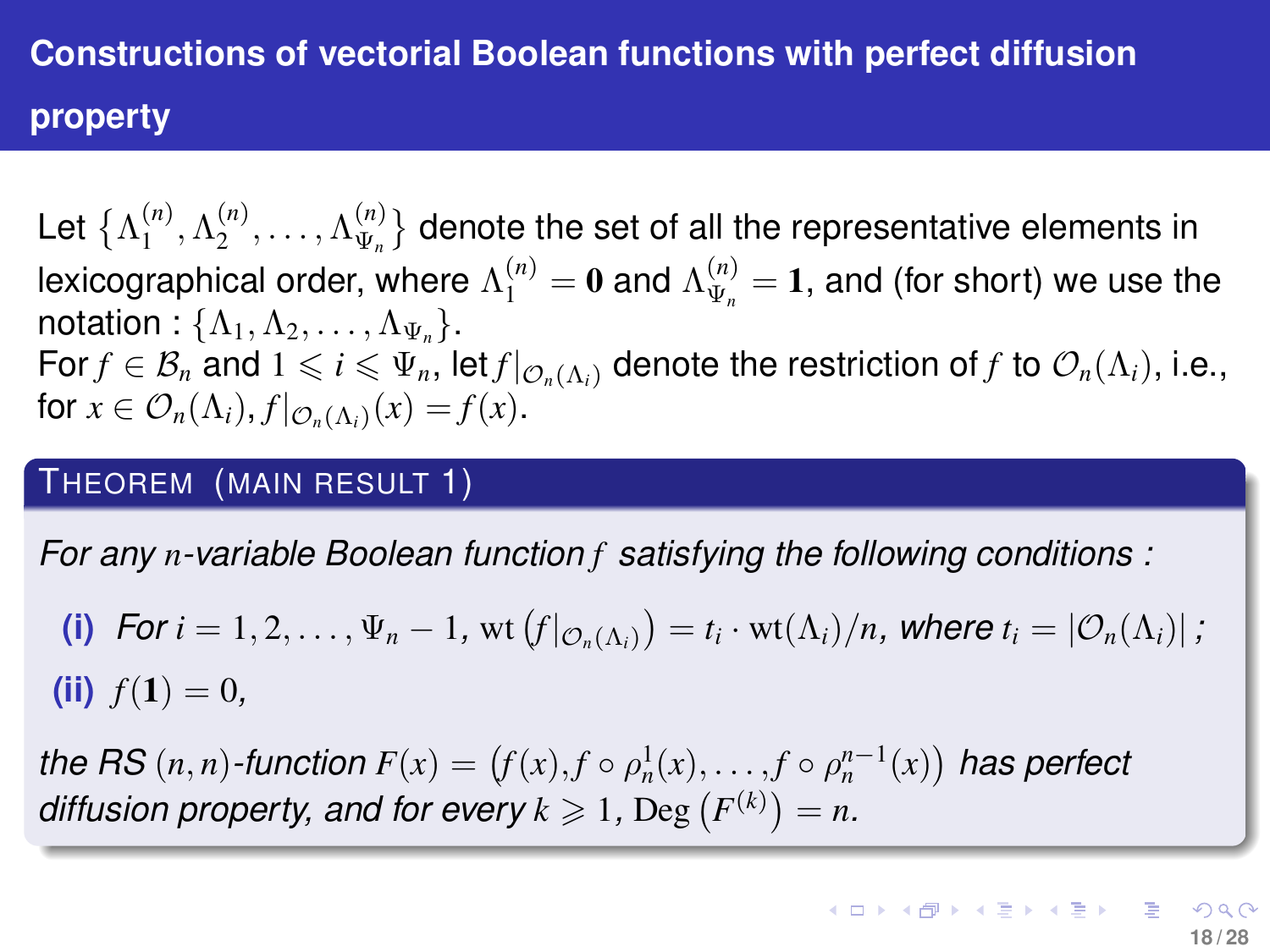Using the following result :

LEMMA (MAXIMOV 2004)

The number of orbits with  $t$  elements in  $\mathbb{F}_2^n$  of weight  $w$  is

$$
\eta_{n,t,w} = \begin{cases} \frac{1}{t} \sum_{k|t,q_k|w} \mu(t/k) \cdot {n/q_k \choose w/q_k}, & \text{for } t, w = 1, \ldots, n, \text{ where } q_k = \frac{n}{\gcd(n,k)},\\ 1, & \text{for } t = 1, w = 0, \\ 0, & \text{otherwise,} \end{cases}
$$

*where*  $\mu(\cdot)$  *is the Möbius function, i.e., for integer*  $t \ge 1$ ,  $\mu(t) = 1$ , *if*  $t = 1$ ;  $\mu(t) = (-1)^m$ *, if*  $t = p_1 p_2 \cdots p_m$ *, where*  $p_1, \ldots, p_m$  are distinct primes ;  $\mu(t) = 0$ *, for all other cases.*

(6)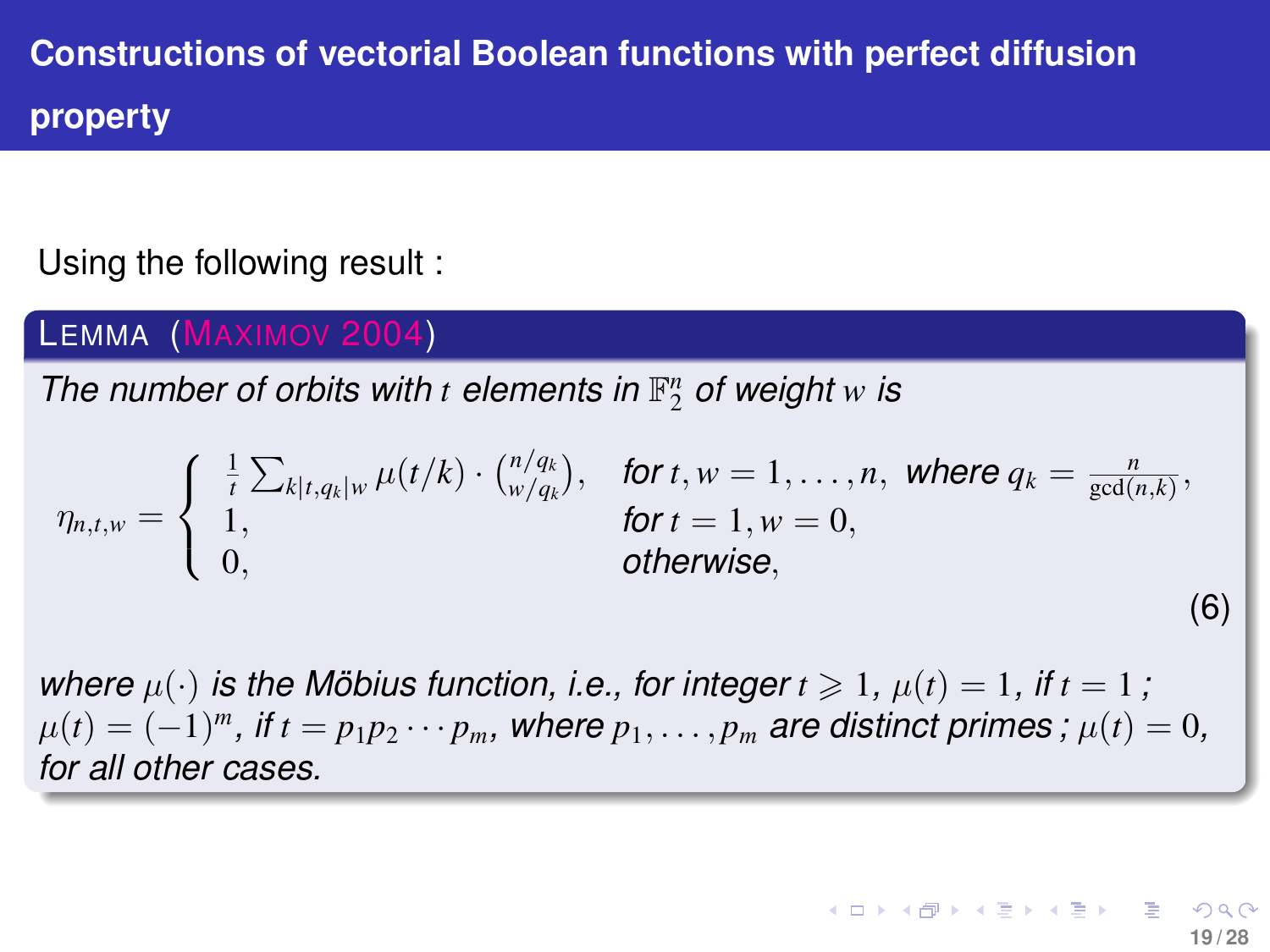### We prove

### **THEOREM**

*The number of distinct RS* (*n*, *n*)*-functions constructed in the first construction is*

$$
\mathcal{N}_n = \prod_{w=1}^{n-1} \prod_{t=1}^n \left(\frac{t}{\frac{t \cdot w}{n}}\right)^{\eta_{n,t,w}},\tag{7}
$$

**20 / 28**

イロンス個人 スミンスミント ミー

*where*  $\eta_{n,t,w} = \frac{1}{t} \sum_{k|t,q_k|w} \mu(t/k) \cdot {n/q_k \choose w/q_k}$  $\binom{n/q_k}{w/q_k},\, q_k=\frac{n}{\gcd(n,k)},\,$  and  $\mu(\cdot)$  *is the Möbius function.*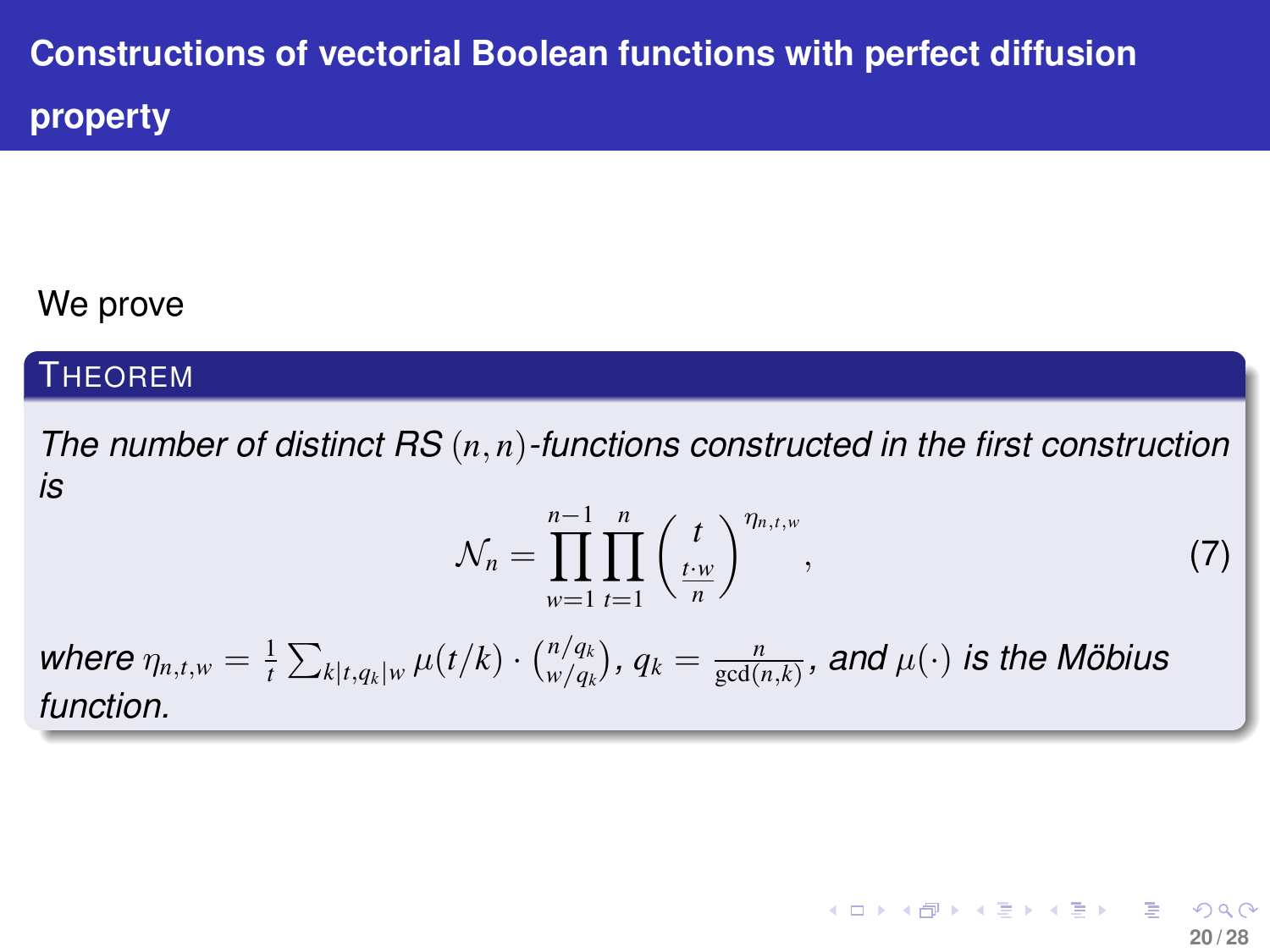### **Example (1/3) :**

For  $\mathbb{F}_2^6$ , all the orbits are listed in the table below, where *t* and *w* are respectively the number and the weight of elements in an orbit.

| <b>TABLE:</b> All the orbits of $\mathbb{F}_2^6$ |  |
|--------------------------------------------------|--|
|--------------------------------------------------|--|

|                         |   | w                           |                         |                | w             |
|-------------------------|---|-----------------------------|-------------------------|----------------|---------------|
| $\mathcal{O}_6(000000)$ |   | $\theta$                    | $\mathcal{O}_6(010011)$ | 6              | $\mathcal{R}$ |
| $\mathcal{O}_6(000001)$ | 6 |                             | $\mathcal{O}_6(010101)$ | $\mathfrak{D}$ | $\mathcal{E}$ |
| $\mathcal{O}_6(000011)$ | 6 | 2                           | $\mathcal{O}_6(001111)$ | 6              | 4             |
| $\mathcal{O}_6(000101)$ | 6 | 2                           | $\mathcal{O}_6(010111)$ | 6              | 4             |
| $\mathcal{O}_6(001001)$ | 3 | $\mathcal{D}_{\mathcal{L}}$ | $\mathcal{O}_6(011011)$ | 3              | 4             |
| $\mathcal{O}_6(000111)$ | 6 | 3                           | $\mathcal{O}_6(011111)$ | 6              | 5             |
| $\mathcal{O}_6(001011)$ | 6 | 3                           | $\mathcal{O}_6(111111)$ |                | 6             |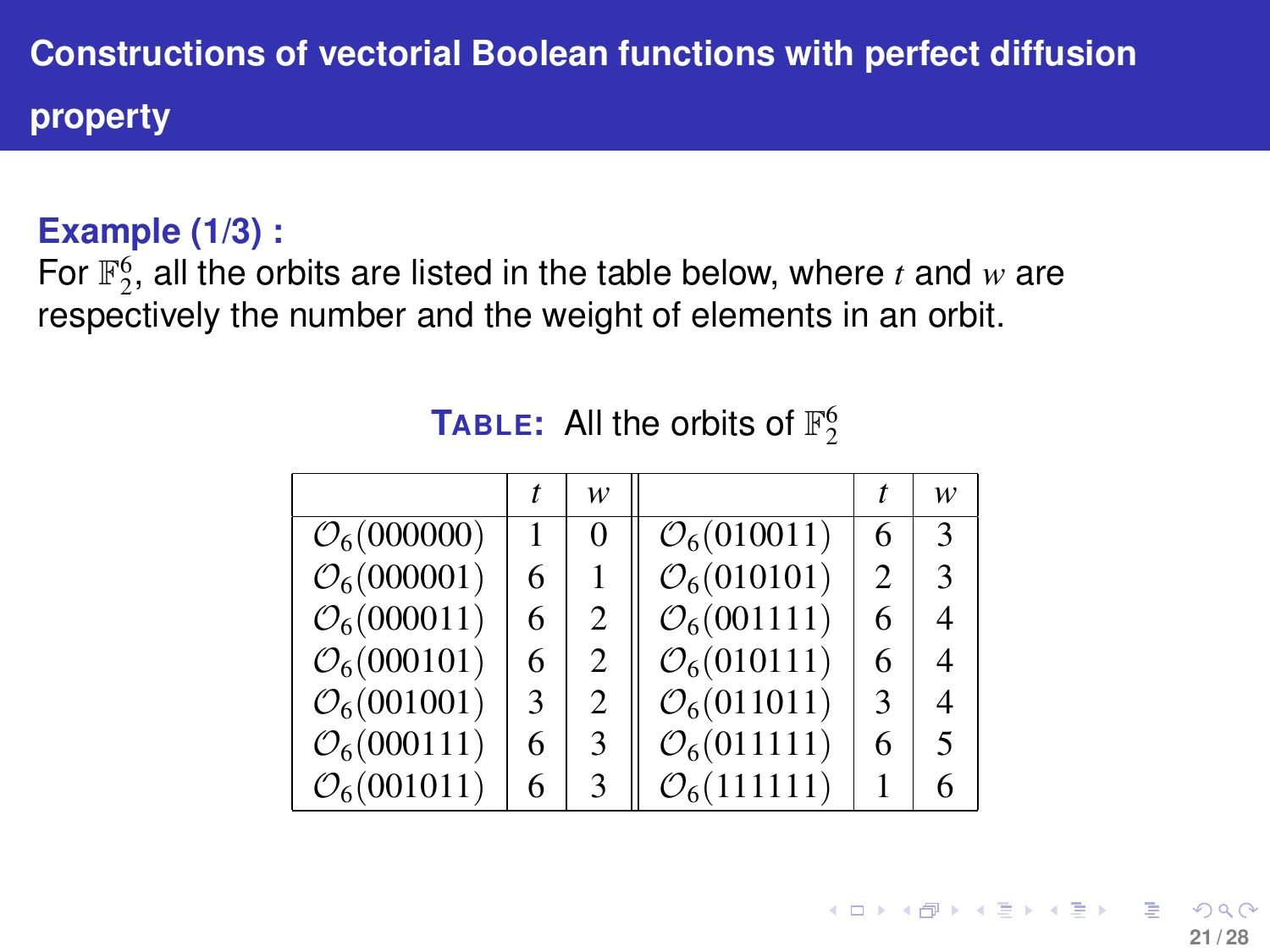**Example (2/3)** : The values of  $\eta_{6,t,w}$  are listed in the table below, where *t* and *w* are respectively the number and the weight of elements in an orbit.

| $\eta_{6,t,w}$ | t |   | 2 | 3 | 4 | 5 | 6              |
|----------------|---|---|---|---|---|---|----------------|
| w              |   |   |   |   |   |   |                |
| 0              |   |   | 0 | 0 | 0 | 0 | 0              |
| 1              |   | 0 | 0 | 0 | 0 | 0 |                |
| $\overline{c}$ |   | 0 | 0 |   | 0 | 0 | $\overline{c}$ |
| 3              |   | 0 | 1 | 0 | 0 | 0 | 3              |
|                |   | 0 | 0 |   | 0 | 0 | 2              |
| 5              |   | 0 | 0 | 0 | 0 | 0 |                |
| 6              |   |   | 0 | 0 | 0 | 0 | 0              |

**TABLE:** All the values of  $\eta_{6,t,w}$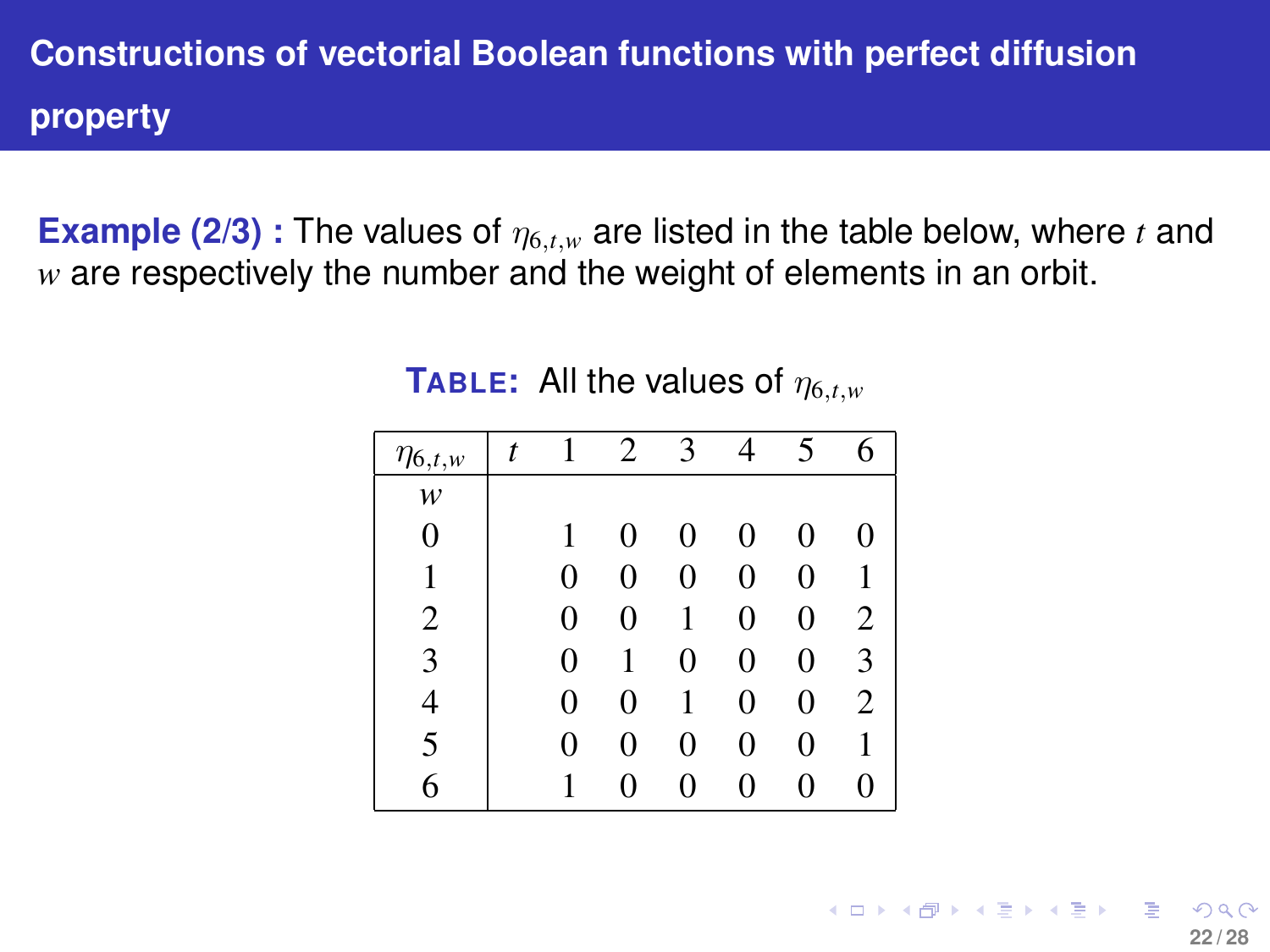<span id="page-22-0"></span>**Example (3/3) :** Then, from the previous theorem we have

$$
\mathcal{N}_6 = \prod_{w=1}^5 \prod_{t=1}^6 \left(\frac{t}{\frac{t \cdot w}{6}}\right)^{\eta_{6,t,w}} = 2.6244 \times 10^{11} \approx 2^{37.9},
$$

**23 / 28**

K ロ ▶ K @ ▶ K 할 > K 할 > 1 할 | X 9 Q Q

while the number of all the  $(6, 6)$ -functions is  $2^{2^6 \cdot 6} = 2^{384}$ .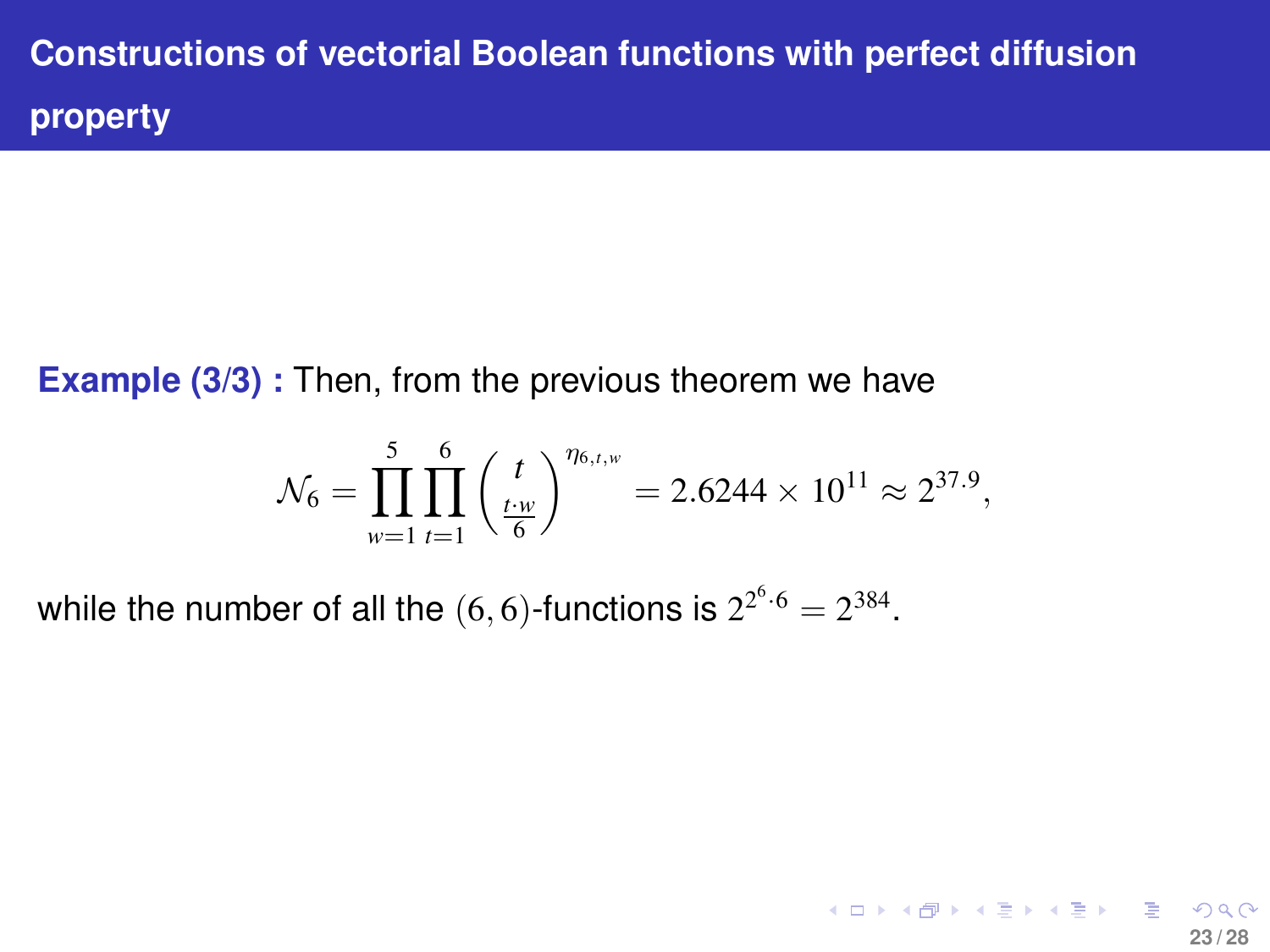## <span id="page-23-0"></span>**Construction 2 :**

#### **DEFINITION**

*An*  $(n, m)$ -function *F* is almost balanced, if for every  $b \in \mathbb{F}_{2^m}$ ,  $||F^{-1}(b)| - 2^{n-m}$ *takes a small value.*

For a finite set *E* with cardinality  $|E| = N$ , the set of all the permutations on *E* forms a symmetric group  $S_N$  whose group operation is the function composition.

Note that for  $n \geq 2$ , there is no balanced  $(n, n)$ -function (i.e., permutation on  $\mathbb{F}_2^n$ ) with perfect diffusion property. In fact, if  $F$  is a permutation on  $\mathbb{F}_2^n$ , then  $F$ cannot have perfect diffusion property. Therefore, finding almost balanced  $(n, n)$ -functions with perfect diffusion property is attractive.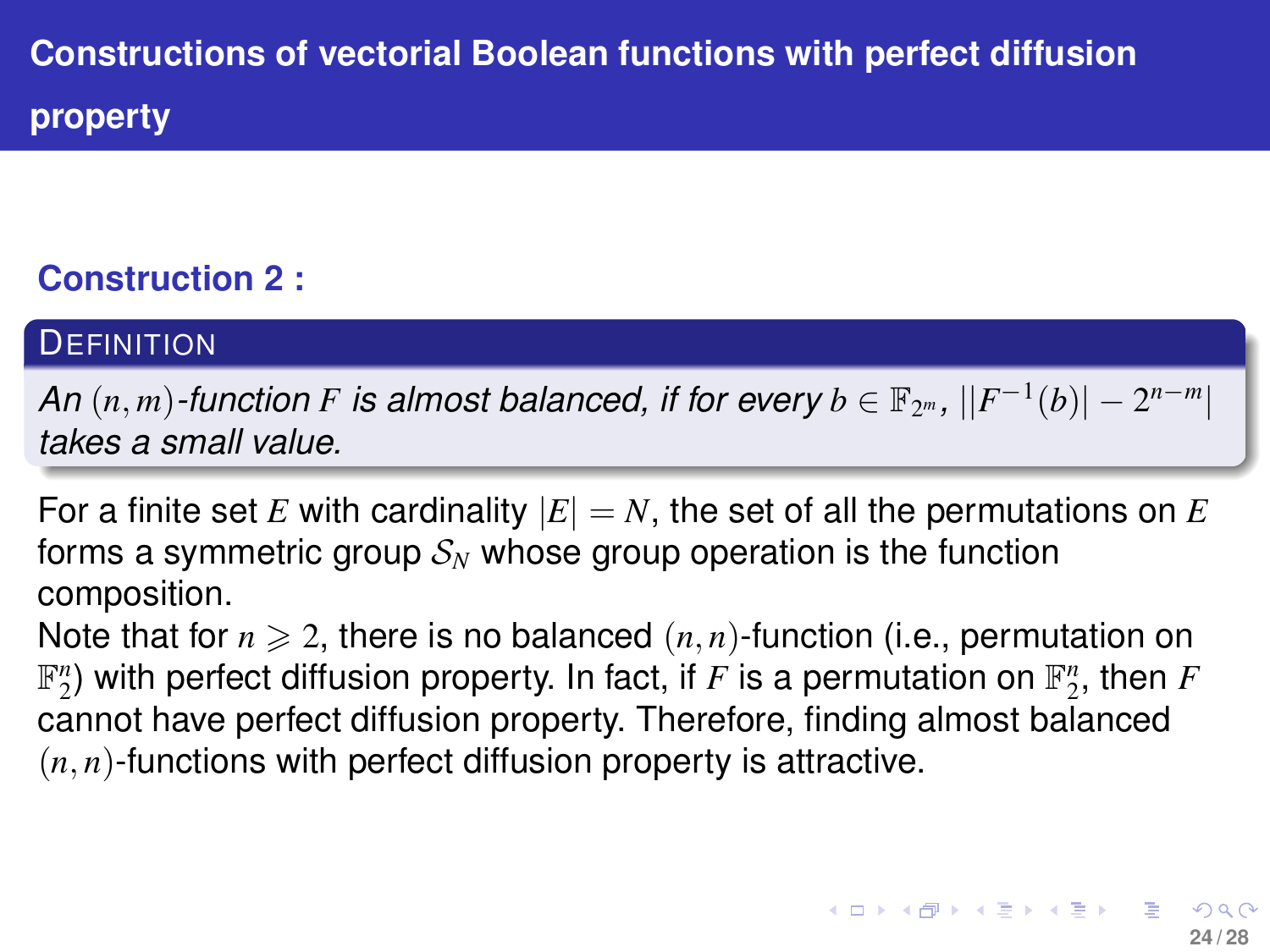#### <span id="page-24-0"></span>THEOREM (MAIN RESULT 2)

*For any*  $\sigma$  that belongs to the symmetric group on the set  $\mathbb{F}_2^n \setminus \{0,1\}$ , the *almost balanced* (*n*, *n*)*-function*

<span id="page-24-1"></span>
$$
F(x) = \begin{cases} 0, & x = 0 \text{ or } 1, \\ \sigma(x), & otherwise, \end{cases}
$$

(8)

has perfect diffusion property, and for every  $k \geqslant 1$ ,  $\text{Deg}(F^{(k)}) = n$ .

Moreover, we have the following enumeration result :

#### **THEOREM**

*The number of distinct almost balanced* (*n*, *n*)*-functions constructed above is*  $P_n = (2^n - 2)!$ .

### EXAMPLE

The number of almost balanced (6, 6)-functions with perfect d[if](#page-23-0)[fus](#page-27-0)[i](#page-10-0)[o](#page-11-0)[n p](#page-27-0)[ro](#page-0-0)[pe](#page-27-0)rty constructed in the second construction is  $\mathcal{P}_6=(2^6-2)!\approx 2^{284}.$  $\mathcal{P}_6=(2^6-2)!\approx 2^{284}.$  $\mathcal{P}_6=(2^6-2)!\approx 2^{284}.$  $\mathcal{P}_6=(2^6-2)!\approx 2^{284}.$  $\mathcal{P}_6=(2^6-2)!\approx 2^{284}.$  $\mathcal{P}_6=(2^6-2)!\approx 2^{284}.$  $\mathcal{P}_6=(2^6-2)!\approx 2^{284}.$ **25 / 28**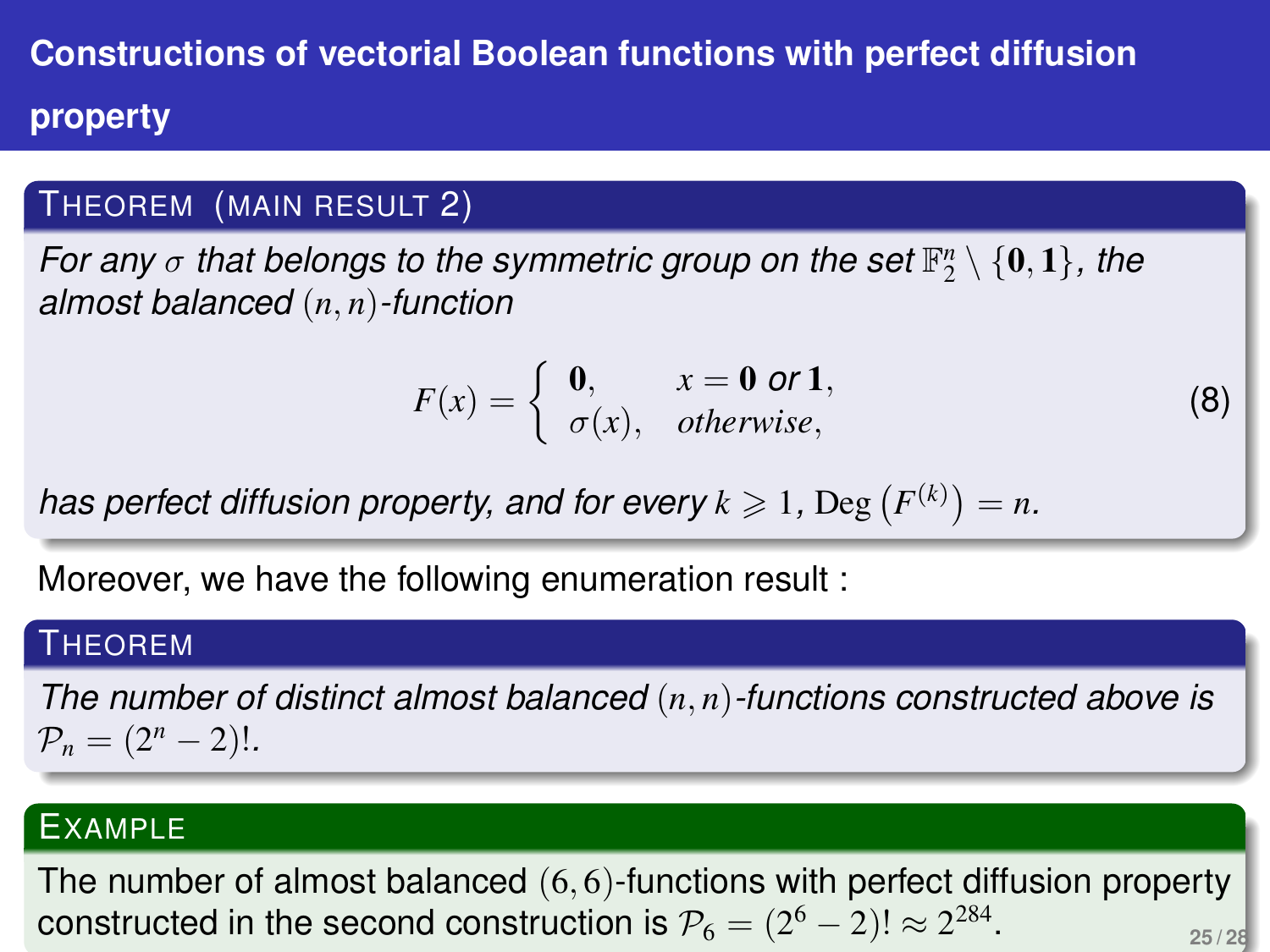<span id="page-25-0"></span>As an application in product cryptosystems, we consider the following model. **Model**. Let G be an  $(n, n)$ -function,  $K_i$ ,  $i = 0, 1, \ldots$ , be vectors in  $\mathbb{F}_2^n$ . Then, in a *product cryptosystem, the i-th round function F<sup>i</sup> is*

<span id="page-25-1"></span>
$$
F_i(x) = \begin{cases} G(x \oplus K_0), & \text{if } i = 1, \\ G(F_{i-1}(x) \oplus K_{i-1}), & \text{if } i \ge 2. \end{cases}
$$
 (9)

**26 / 28**

イロトメ 倒下 メミトメ ミトー 差

Suppose that  $K_0 = K_1 = \cdots = K$ , and we define  $F(x) = G(x \oplus K)$ . Then, by [\(9\)](#page-25-1), we have for  $i \geqslant 1$ ,  $F_i(x) = F^{(i)}(x)$ . The function  $F$  is preferable to have perfect diffusion property, which leads to  $D_c(F_i) = 1$  for each  $i \geqslant 1$ . If the  $K_i$ 's are not identical, then the case is more complicated.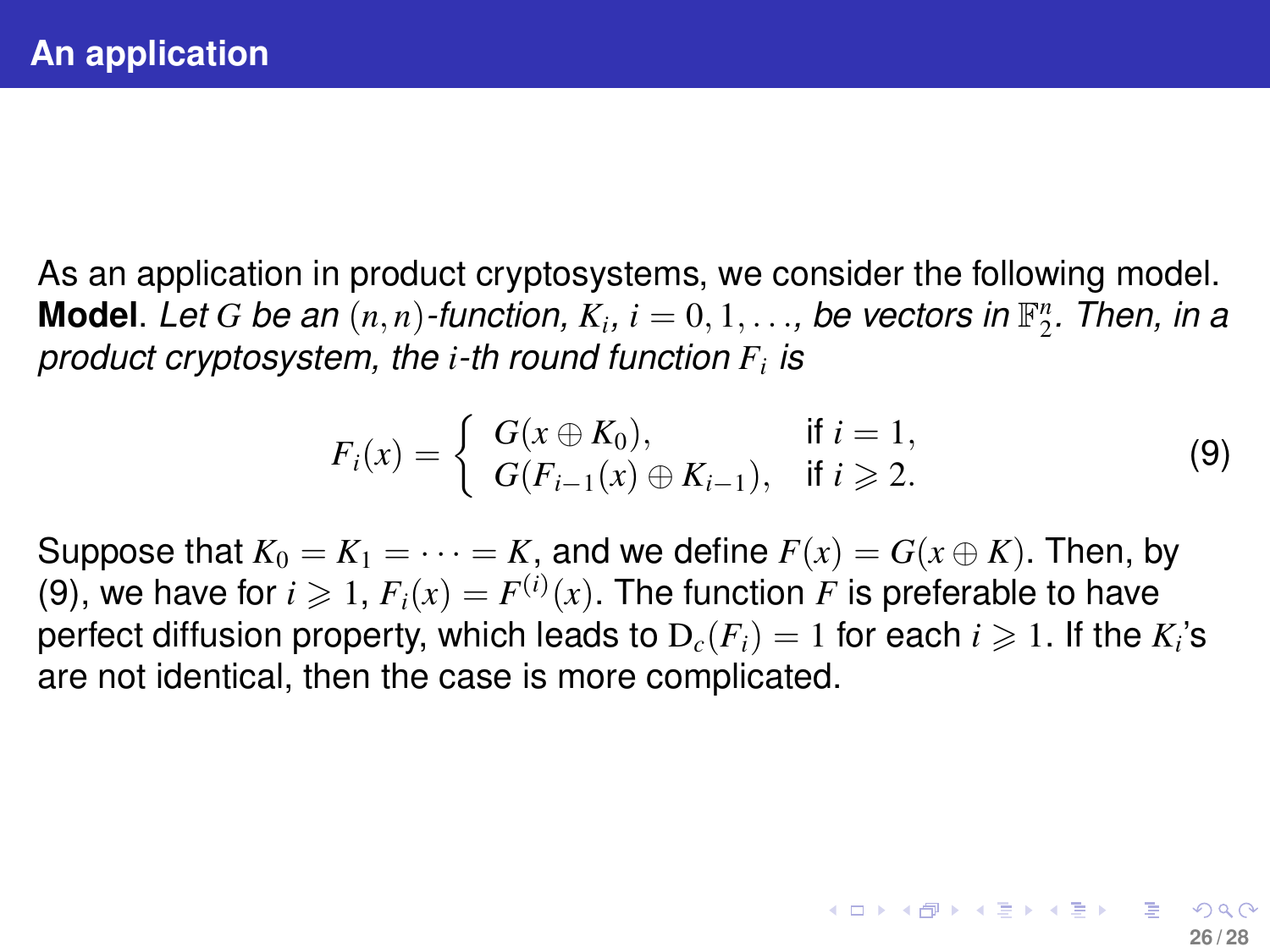### **An application**

Here we use a simple example to illustrate that by using (*n*, *n*)-functions, one can get  $D_c(F_i) = 1$  for *i* odd.

#### EXAMPLE

In the above model, let

$$
G(x) = \begin{cases} 0, & x = 0 \text{ or } 1, \\ \sigma(x), & otherwise, \end{cases}
$$

be an almost balanced function in [\(8\)](#page-24-1), where  $\sigma$  is a permutation on  $E = \mathbb{F}_2^n \setminus \{\mathbf{0},\mathbf{1}\}$  satisfying  $\{\mathbf{0},\mathbf{1}\} \bigcup U(\sigma)$  is a  $\mathbb{F}_2$ -subspace of  $\mathbb{F}_2^n$ , where  $U(\sigma) = \{x \in E \mid \sigma(x) = x\}$  is the set of fixed points of  $\sigma$ . Let  $\overline{K}_{i-1}, F_i, i \geqslant 1$ , be defined in [\(9\)](#page-25-1). We can prove that if  $U(\sigma) \neq \emptyset$  and for  $i \geqslant 1$ ,  $K_i \in U(\sigma) \setminus A_i$ , where  $A_1 = \emptyset$  and

$$
A_i = \left\{ \bigoplus_{j=1}^k K_{i-j}, \bigoplus_{j=1}^k K_{i-j} \oplus \mathbf{1} \middle| k = 1, \ldots, i-1 \right\}, \quad i \geqslant 2,
$$

then  $\text{Deg}(F_i) = n$  and  $D_c(F_i) = 1$  for all odd *i*.